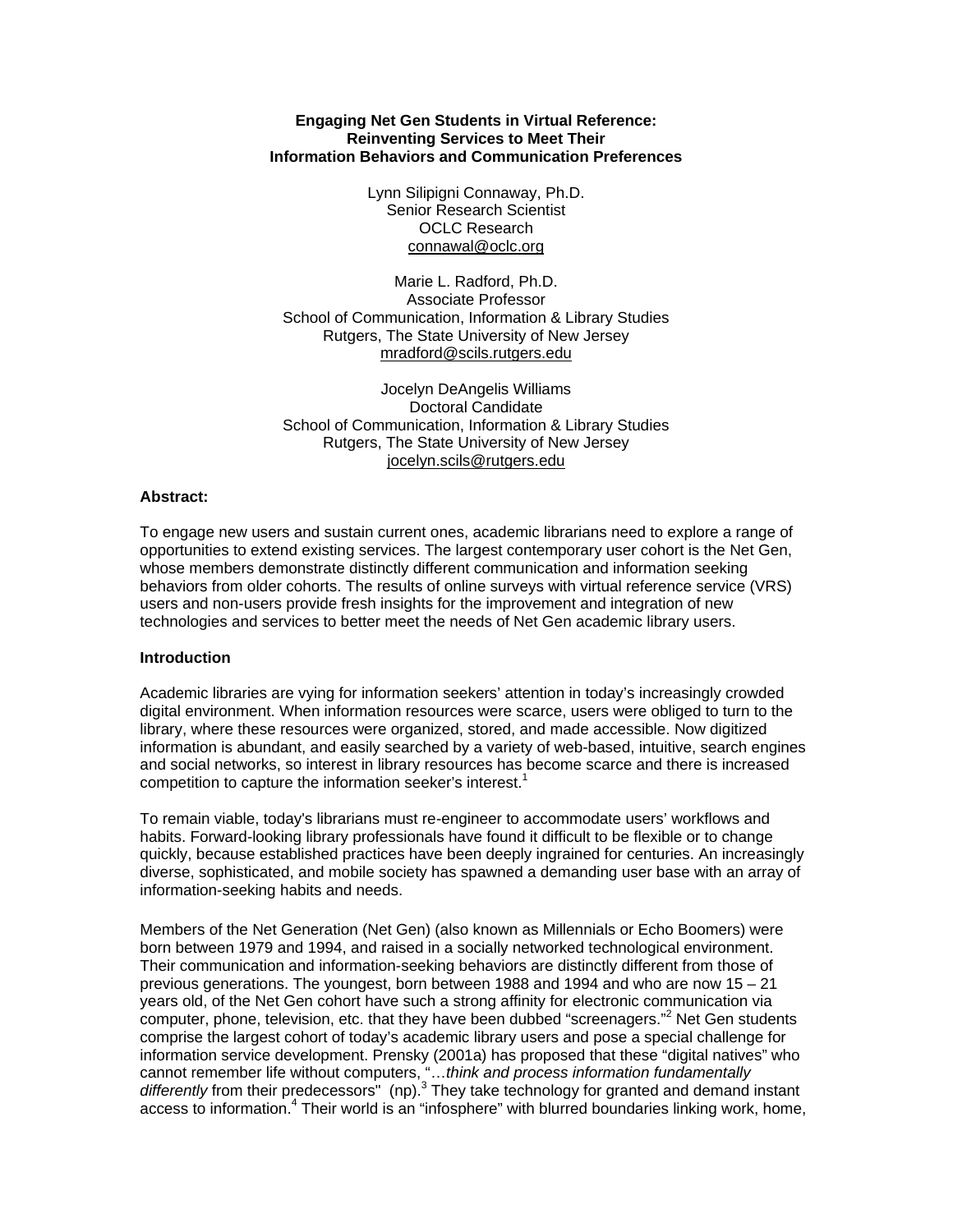and recreation.<sup>5</sup> Online communication styles for the Net Gen have evolved around instant messaging (IM) and chat rooms<sup>6</sup> They tend to be results-oriented and practical when looking for information. Used to turning to the Web for help, Google and Wikipedia have become familiar and trusted resources for information queries.<sup>7</sup> This generation prefers to learn actively and by discovery<sup>8</sup> and processes visual information efficiently.<sup>9</sup> Since academic libraries have evolved from the pre-Web, print-based culture, the proclivities for information- seeking, creation, and manipulation of today's students can lead to difficulties when interacting with current library systems.<sup>10</sup>

To attract these Net Gen students to academic library services, to engage them so that they understand the value and importance of our high quality resources, and to increase their comfort level in turning early and often to us to help meet their information needs, it is necessary to learn more about how and why this group of students acquires information, and to identify the factors that are critical in determining their perception of positive and negative experiences with library services. To discover ways to improve current library services and to guide the development of new services, the authors engaged in an extended research project that focused on virtual reference service (VRS), a natural environment for Net Gen students. This paper discusses findings that address the above issues and help to shed light on better ways to reach Net Gen students.

# **Description of Study and Methodology**

*"Seeking Synchronicity: Evaluating Virtual Reference Services from User, Non-User, and Librarian Perspectives"*11, an IMLS-funded project, provides insight into the Net Gens' perceptions of libraries and VRS. This national study uses multiple data collection methods and a firm grounding in communication theory to address issues concerning the evaluation, sustainability, and relevance of VRS for academic libraries. It also identifies ways to increase the visibility and use of VRS, and to improve service quality. This paper reports results from Phase III of the fourphase project which consists of an analysis of in-depth online surveys of 137 VRS users and 184 VRS non-users. Net Gen members (12-28 years old at the time of the survey) as well as older adults (29 years old and older at the time of the survey) were included to allow for a comparison of the two demographic groups.

The online survey included demographic, multiple choice, Likert-type, and open-ended questions. (See Appendix A for User Survey and Appendix B for Non-User Survey.) Responses to multiple choice and Likert questions were analyzed using descriptive statistical methods. Among the open-ended questions were two critical incident (CI) questions. The CI Technique (CIT) was developed by Flanagan<sup>12</sup> and asks respondents to remember and describe a memorable event/experience related to the phenomena being studied, in this case reference service. The VRS user CI questions asked the respondent to "Think about one experience in which you felt a chat reference encounter *achieved (or did not achieve) a positive result*." The VRS non-user CI questions asked the respondent to "Think about one experience in which you felt you achieved (or did not achieve) a *positive result* after seeking library reference services in any format" (see Radford, 2006 *Library Trends* for more information about CIT).<sup>13</sup>

Qualitative analysis of the respondent's CIs was grounded in the theoretical work of Watzlawick, Beavin, and Jackson (1967) and Goffman (1967).<sup>14</sup> Watzlawick, et al., proposed the axiom that every message has dual dimensions – both content (information) and relational (interpersonal) Following Watzlawick et al. and Goffman (1967) the authors have developed a category scheme for analyzing CIs which identified relational and content facilitators (which have a positive impact on librarian-client interactions) and relational and content barriers (which have a negative impact) This category scheme has evolved from research on face-to-face (FtF) reference encounters in academic libraries <sup>15</sup> and in live chat VR environments.<sup>1</sup>

All CIs, both positive and negative, that were elicited from VRS users and non-users were carefully analyzed and coded as being characterized as primarily content, primarily relational, or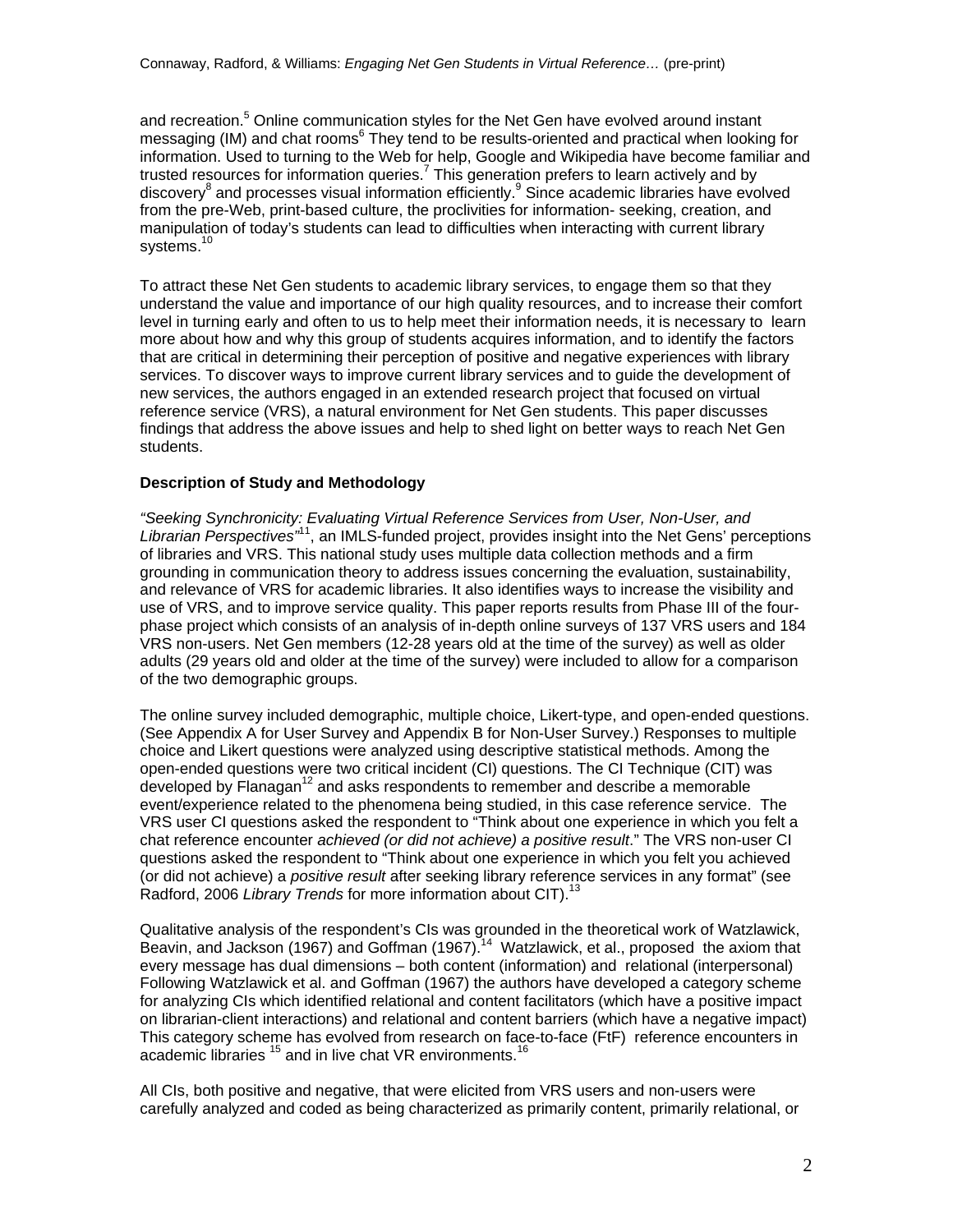both. In addition, each CI was further coded for content and relational facilitators and barriers, using the Expanded Critical Incident Coding Scheme for Face-to-Face & Virtual Reference.<sup>17</sup> The coding scheme was continually revised throughout the analysis process to better reflect the themes and sub-themes that were found in the data. The project team of four coders achieved a score of 98 % for intercoder reliability after consulting to resolve differences.

# **Recruitment of Participants**

Participants were recruited through a variety of methods including: postings to listservs, announcements in university classes, paper flyers which were hung on college campuses, in super markets, and in public, academic, and school libraries, and through personal contacts. VRS users also were recruited through a pop-up invitation following a VRS session or on the VRS home page. Due to privacy issues, which precluded easy identification of VRS users from session transcripts, recruiting VRS non-users was easier than recruiting users. Although the sample was not random, an effort was made to recruit nationally and to target the Net Gen population as well as to obtain a mix of older adults. After the potential participants contacted the research team, a link to the online survey was distributed to the volunteers via email between July 25, 2007 and March 1, 2008. Respondents were paid \$25 upon completion of the survey.

# **Participant Demographics**

One hundred thirty-seven VRS users completed the online survey. The majority of these respondents were female, Caucasian, and between 29-65 years old. See Tables 1, 2, and 3.

**[Insert Table 1]** 

**[Insert Table 2]** 

# **[Insert Table 3]**

One hundred eighty-four VRS non-users completed the online survey. The majority were female and Caucasian. Because of the effort made to recruit Net Gens, the majority of these respondents were between 12-28 years old. It is to be noted that VRS non-users can be library users, but they have never used live chat VRS. See Tables 4, 5, and 6.

**[Insert Table 4]** 

**[Insert Table 5]** 

**[Insert Table 6]** 

### **Results**

### Net Gen Compared to Older Adult Users of VRS

Of the 137 total of VRS Users who took the online survey, 49 were Net Gen and 88 were adults 29 or older. The responses of the VRS users to the multiple-choice and Likert-type questions indicated differences based on age in attitudes toward the technological aspects of VRS and factors that lead them to use alternative methods to get information. Both Net Gen and older adult respondents were likely to be repeat users of chat reference. Convenience was a significant factor in the users' choice of VRS. However, convenience was rated as a very important or important factor by 100% of the Net Gen user respondents (as compared to 95% (84) of older adults) because it provides access to quick answers, the ability to multitask, and access to information late at night or on weekends.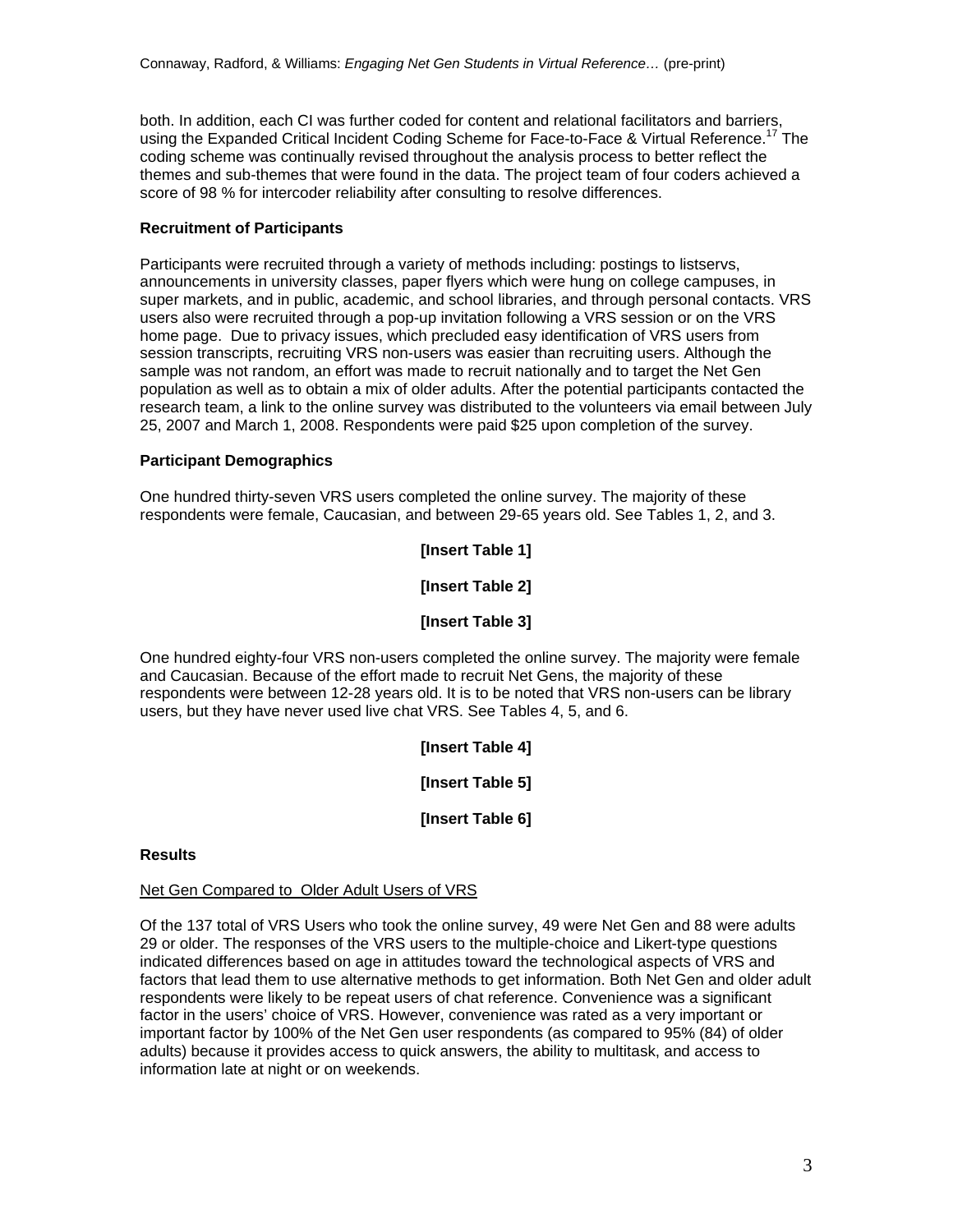Net Gens also valued VRS librarians pursuing answers for them and identified chat as a good starting point for finding information online. Compared to older adult users, the Net Gen users were more likely to report that chat was less intimidating than FtF reference, and that the librarians' reactions to their questions seemed clearer in chat than in FtF. Only 4% (2) of the Net Gen users indicated that FtF interaction was less intimidating than other reference formats, as compared to 16% (14) of the older adult respondents. In contrast, 76% (37) of the Net Gen users identified chat as the least intimidating format of reference, whereas 47% (41) of the older adult respondents indicated that chat was the least intimidating reference format.

The users indicated that VRS technology affected their selection of the service and believed that better technology would improve their chat experience. The Net Gen users indicated that faster and easier software, the capability to personalize the interface, reliable co-browsing, more hours of service, and additional ways to access information on how to use library technology, such as kiosks and cybercafés, would improve the VR experience. They also would like more experienced and tech-savvy librarians.

More Net Gen users than older adults mentioned that VRS was hampered by scripted messages and the coldness of the chat environment. Additionally, the Net Gens reported that slow connections, unhelpful answers, and non-subject specialists would discourage their VRS use. However, a larger percentage of older users indicated that platform incompatibility would discourage their use of VRS.

# Why Users Select VRS

Convenience is the leading factor in user's selection of the VRS format. Users value access to immediate answers and the efficiency, cost-effectiveness, and service availability late at night and on weekends. In particular, the Net Gens indicated that the hours of availability, as well as the ability to multitask while engaging in VRS, contributed to their perceptions of convenience. In addition, the Net Gen users considered the virtual interaction much more enjoyable than other reference formats. Both the older adults and the Net Gens felt less intimidated by virtual interactions with librarians than in FtF encounters. The older adults considered relationship development as somewhat important to the virtual interactions but the Net Gens valued these relationships less.

Notwithstanding the reported benefits of VRS, the Net Gens tended to utilize the service only when they became "desperate" and had a need for quick answers. The Net Gens recommended VRS more to others than the older adult respondents. Thirty-one percent (15) Net Gen users decided to use chat reference because it was recommended to them.

# Net Gen Compared to Older Adult Non-Users of VRS

Of the 184 total of survey respondents for VRS non-users, 122 were Net Gen and 62 were adults 29 or older. Generational differences and preferences also came to light in the analysis of the VRS non-user results. Of particular note, 58% (71) of the Net Gen non-users indicated that their ability to find resources and information online without the assistance of a librarian was excellent or very good. However, research has indicated that this confidence may be unfounded.<sup>18</sup> The older population did not share this over-confidence in their information-seeking abilities. In general, the older adults prefer FtF reference encounters more than Net Gen VRS non-users.

Net Gen non-users cited a number of important differences for their choices for interacting with librarians and for factors that contributed to their perspective of convenience for using the physical library. For the subset of non-users who prefer going to the library in person, 87% (76) of Net Gen non-users (N=87) rated the convenience of the physical library as important, including factors such as parking availability and being open during preferred hours, while 78% (40) of the older adult non-users (N=51) also rated convenience of the library as important. Convenience of remote information access, especially e-resources, and the ability to communicate virtually with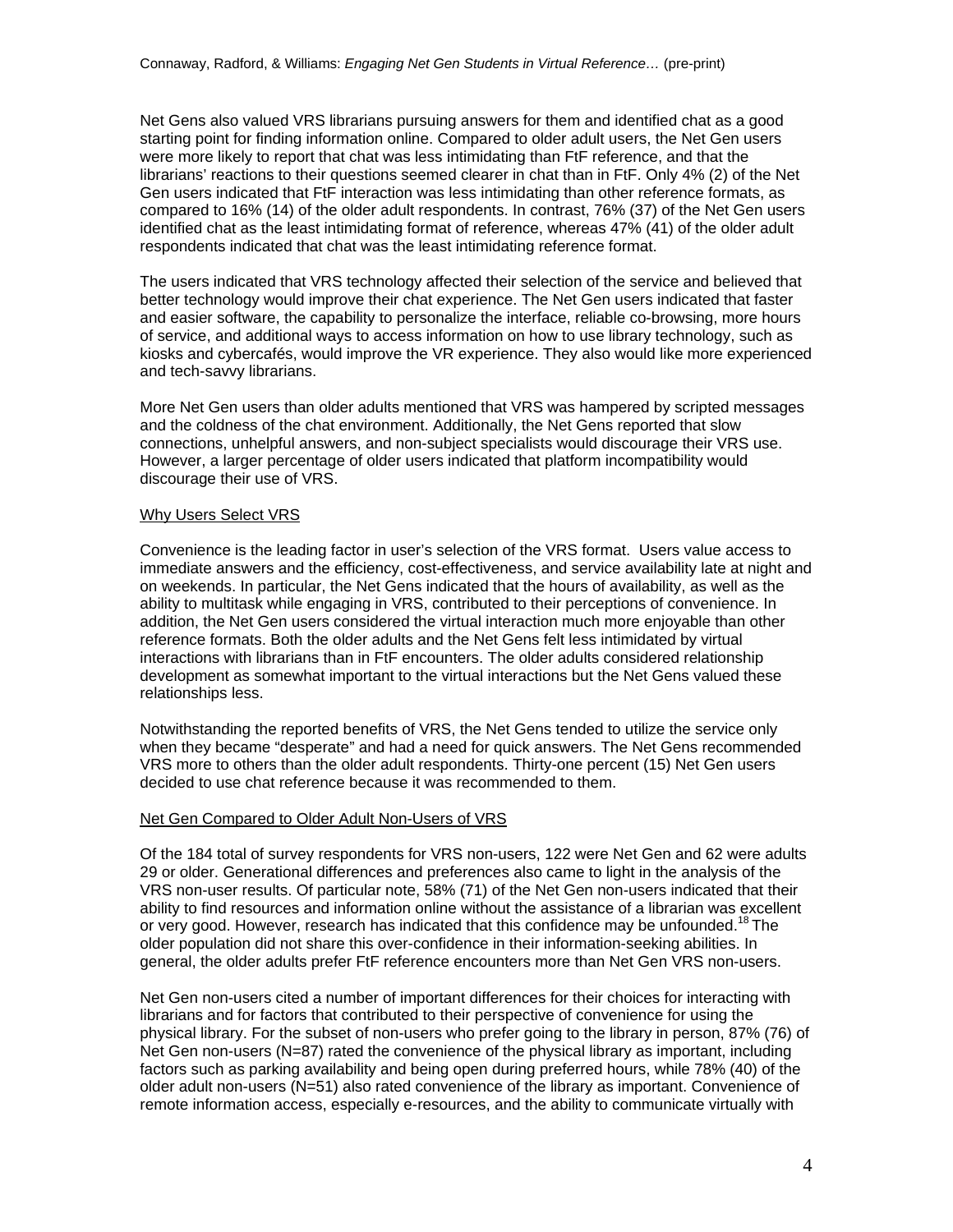librarians from home is valued by Net Gen non-users. For the subset of non-users preferring electronic reference formats 95% (39) of Net Gen respondents (N=39) found such remote access to be very important or important, as opposed to 85% (11) of the older survey respondents  $(N=13)$ .

Net Gen non-users indicated that developing a personal relationship with a librarian was less important than older adults who were more likely to value interacting with a specific librarian. Additionally, among a subset of non-users who described important aspects of mediated communication, 69% (28) of the Net Gens (N=41) valued the librarians' friendliness and politeness in mediated communication, compared to only 29% (4) of the older participants (N=14). Eighty-one percent (50) of the older adult non-users specified a partiality for FtF reference and the desire to build relationships and trust with particularly knowledgeable librarians. Of the Net Gen population, 71% (87) also preferred FtF interaction with a librarian. In addition to FtF interaction, VRS non-users had utilized other mediated reference modes. Seventy-eight percent (95) of the Net Gen non-users reported that they have never used the telephone for a reference query. Sixty percent (27) of the older non-users reported that they have not used the telephone for a reference question.

While the Net-Gen non-users valued convenience and the ability to access information from home, 49% (60) enjoyed using FtF interaction more than email, telephone, or text messaging. Although they enjoyed FtF librarian interaction, 51% (62) of the Net Gen population reported being less intimidated about email interactions with a librarian.

Differences in technology orientation also were found between the VRS non-user Net Gen and older respondents. When asked about the complexity of using chat reference, 35% (43) of the Net Gen participants indicated that it might be complicated, which is less frequent than older respondents (53%, 33). Only 16% (19) of the Net Gens mentioned typing skills as a concern in chat interactions compared to 35% (22) of the older adults. However, the Net Gen cohort was more concerned that their questions might annoy the librarian during the chat interaction.

### Why Non-Users Do Not Select VRS

As was the case with VRS users, Net Gen non-users value convenience above all else when it comes to getting information. This finding may explain why they primarily get their information and resources themselves. Convenience was more important to Net Gen non-users of VRS than a personal relationship with a librarian, which differs from the older adult non-users of VRS. The Net Gen non-users identified the most important librarian qualities as knowledgeable, trustworthiness, and demonstrating persistence and friendliness. The major reason Net Gen participants did not use the service was because they had no knowledge that it was available to them. Other factors that contributed to the Net Gens' non-use of VRS are their beliefs that the librarian could not help them, the lack of service availability at all hours, and their satisfaction with other information sources. The older adult VRS non-users identified these same reasons for not using VRS, in addition to their lack of computer skills, slow typing speed, and the perceived complexity of the chat environment.

### Net Gen VRS User Critical Incidents

For the CI questions, all VRS users were asked to think about one specific successful interaction and one specific unsuccessful interaction with a chat librarian, to describe each interaction, and to identify the factors that made these interactions positive or negative. Of the 137 respondents of the user survey, 129 (94%) described positive CIs and 68 (50%) described negative CIs. Of these, 48 (37%) of the respondents who described positive CIs were identified as Net Gens as were 30 (44%) of those who described negative CIs.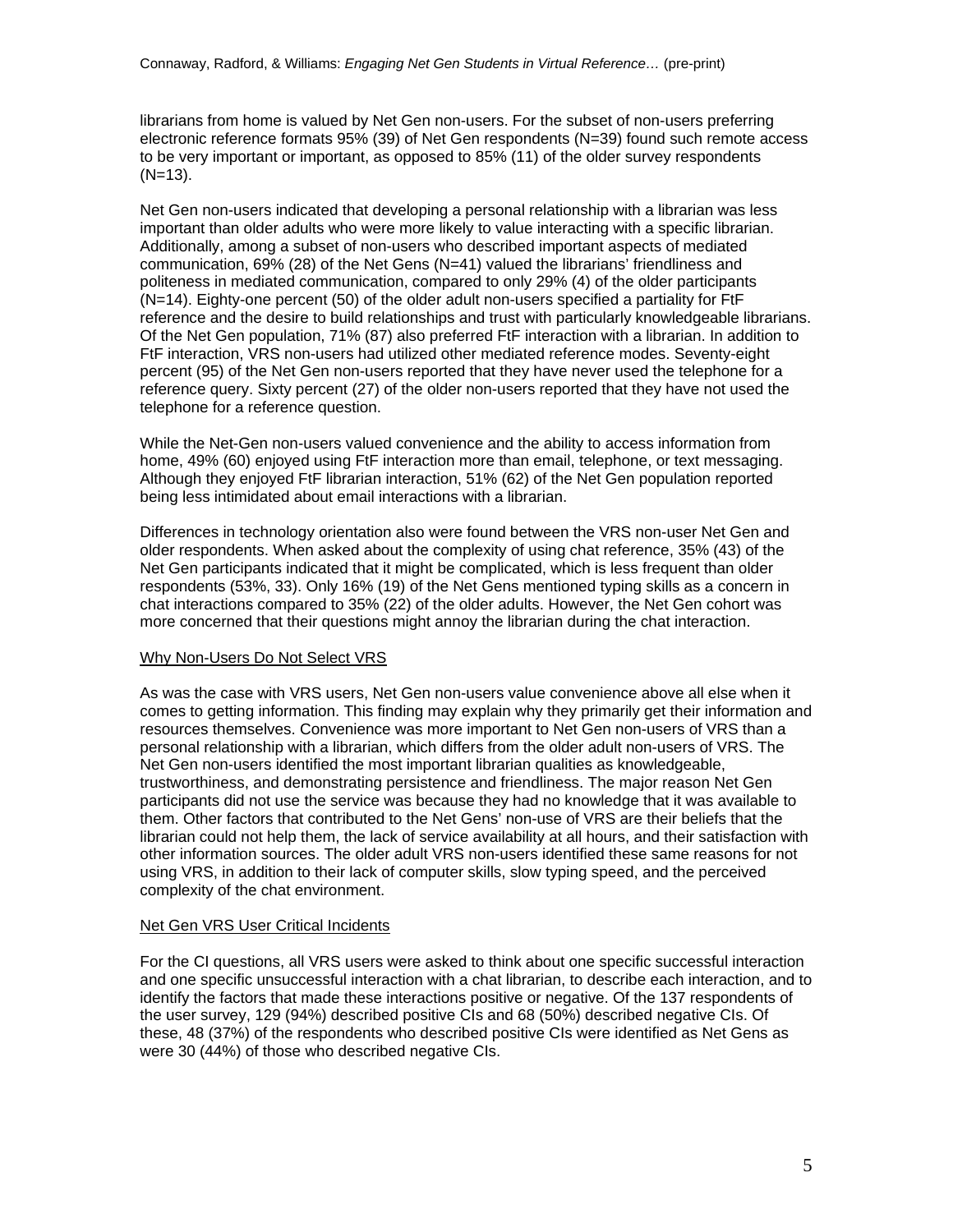# VRS User Positive Critical Incident

The Net Gen users' CIs coded as content-related identified factors that lead to perceptions of successful chat interactions.75% (36) of users provided successful accounts in which they obtained accurate answers or information, received quick assistance, and were assisted with locating specific resources. The following quote underscores several of the primary content features that contributed to a positive VR interactions, "The question was about a short story, and dealt with a specific character and their traits. I felt the encounter was successful because she quickly and successfully answered my question, and actually helped me with understanding other parts of the story as well" (UOS-40461). The convenience of the service contributed to users' successful encounters with VRS. Twenty-nine percent (14) of the user's CIs were coded to reflect convenience as a critical factor to the success of the interaction.

Although the content or receipt of desired information played a principal role in the successful CIs, relational facilitators also factored into many of the successful critical incidents. Users cited a positive librarian attitude and the quality of the relationship with the librarian as factors contributing to successful critical incidents. One respondent wrote, "I needed sources for a paper on Newlywed communication. The librarian was above and beyond helpful in finding a specific reference" (UOS-98115). Another quote illustrates how a librarian contributed to developing a relationship with the user while answering a query. The respondent wrote, "The librarian was able to guide me through a research problem clearly and thoroughly, assisting me step-by-step. The librarian helped me step-by-step, instead of rushing me through, she was able to work slowly with me" (UOS-25429). These CIs indicate that the information users receive is very important to them, but personal elements of the interaction also are important.

### VRS User Negative Critical Incidents

More users provided accounts of positive CIs than negative ones. 77% (23) of VRS users' CIs were coded into content themes for factors associated with unsuccessful VRS encounters. Approximately 70% (21) of the users' CIs identified impediments to information delivery or retrieval or a librarian not answering their question as the reason for an unsuccessful VRS encounter. One quote illustrates one user's frustration with the VR interaction and not receiving the answer or information desired, "The librarian found the same results and webpages I found just by googling [sic] the item requested. The librarian basically accomplished what I had" (UOS-69642). Content themes were identified in both positive and negative critical incidents reported by the Net Gen as well as older adult respondents.

Fewer users identified relational aspects as the cause of unsuccessful encounters, with 20% (6) of the users' CIs highlighting relational elements as the crux of the unsuccessful interactions. Of the negative CIs that were coded into relational themes, the leading causes of unsuccessful encounters were poor relational quality and poor communication skills (of librarians). Another relational aspect that was highlighted was the VRS librarian's display of a negative attitude.

### VRS Non-User Net Gen Critical Incidents

CIs also were collected from the VRS non-users.. Each participant was asked to write about two interactions with librarians, one positive and one negative, and explain why they thought the interactions fit these categories. The age difference between respondents also played a key role in the distinction between CI interactions.

### VRS Non-User Positive Critical Incidents:

There were 154 positive CIs elicited from non-users. Of these, 108 (70%) were from Net Gens. Fifty percent (54) of CIs from this demographic group value a librarian who provides the needed information and associated positive CIs with librarians who assist with information delivery, answer questions, and locate specific resources. For example, one respondent mentioned "The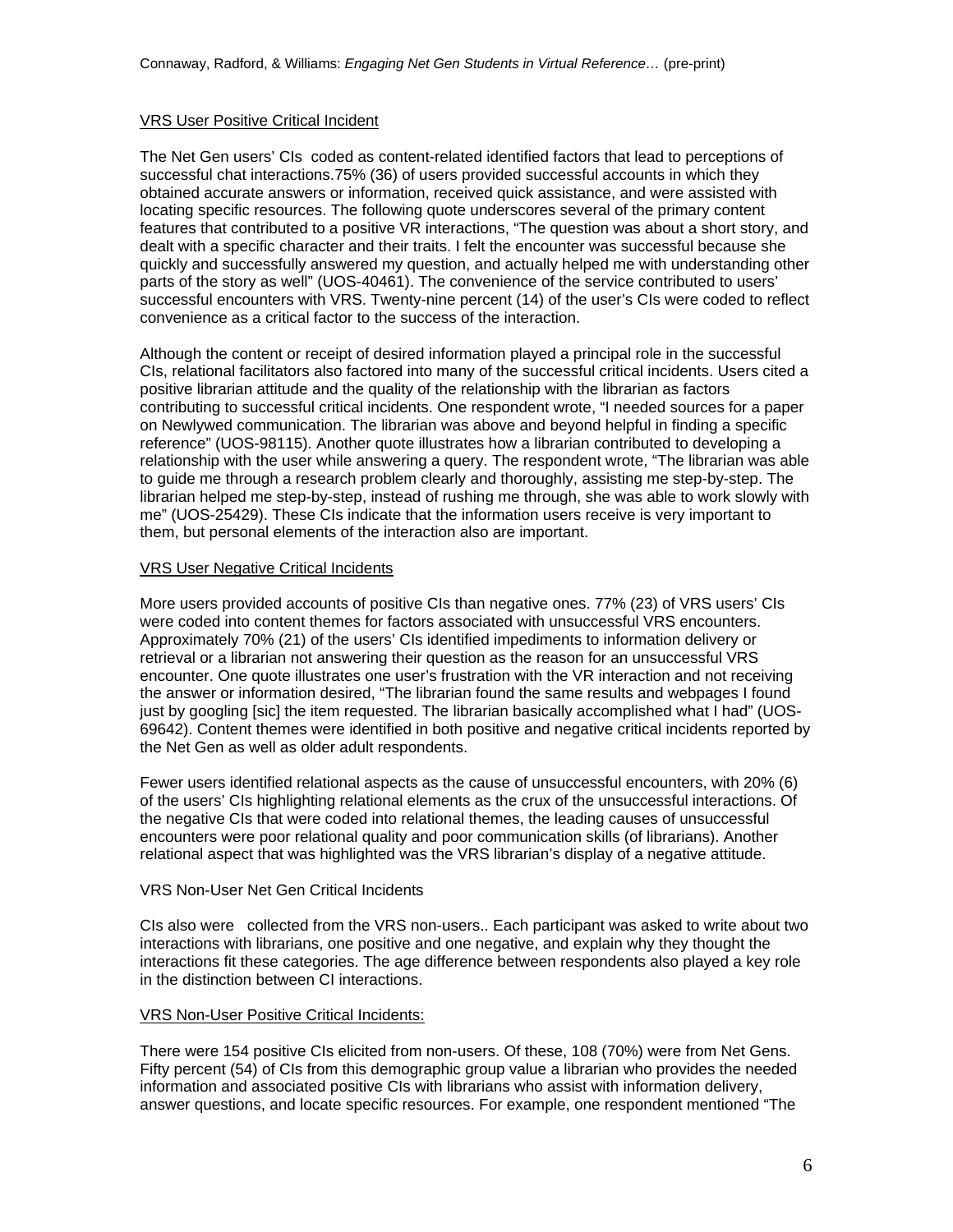librarian was able to [direct me] to specific sites and find me books that were very helpful" (NOS-25719). The ability of the librarian to demonstrate knowledge and to provide instruction were other factors associated with positive CIs.

A large portion of the non-user Net Gen population's positive CIs were coded as having relational elements as important factors, with 36% (39) of CIs indicating that the librarians were supportive, helpful, and friendly when helping them, and were patient and persistent when undertaking their tasks. For example, one respondent gave the following rationale, "I like the one-on-one interaction, which enabled me to have my specific questions answered on the spot. The librarian was able to address my specific needs with practical, useful information. She was friendly and appeared genuinely glad to be helping me" (NOS-81566). Relationship quality and good communication skills also were identified as factors contributing to positive CIs and underscore the importance of the relational aspects of a reference interaction.

Overall, VRS non-users appeared to be most concerned about the content of the interactions (information/answers). However, the relational aspects of the interactions also contributed to positive CIs.

#### VRS Non-User Negative Critical Incidents:

There were 74 negative CIs elicited from Net Gen non-users, more than 75% of all non-user's negative CI responses. More negative CIs focused on content-related issues than on relational issues. One Net Gen user commented, "Well, a group of students and I had a big project to do on Shakespeare and we really needed the librarian to find reference information on our topic that was substantial. The project was due soon. The librarian could not find us adequate info so we did not get a really good grade" (NOS-58741). This user stated that the information required was of significant importance to him/her, and to their grade. Another quote highlights how waiting is associated with a negative interaction, "I needed help from a librarian over the phone and was put on hold for a long while. I was not in a rush, but I had a lot of stuff to get done and all I needed was one question answered about whether or not a book was in stock. I was transferred to many other people and put on hold until I finally was given to the right person, who then out [sic] me on hold again" (NOS-38269).

Ancillary reasons for negative CIs included relational barriers, such as a librarian's display of a negative attitude toward the task, as in seeming to be uninterested in the question. Other relational elements that had a detrimental impact on the librarian–user relationship were that the librarian pointed or did not come out from behind the desk, appeared to be busy, or did not commit time to the user's question. A quote from one Net Gen user addresses these issues, "One time, I had a simple question about when my book was due back to the library. The librarian had an attitude and took a while on the computer to answer my question. It seemed as if my question was unimportant to him. It was unsuccessful because he made me feel as if my question was unimportant. Even though he eventually answered, his condescending tone annoyed me" (NOS-29466). These comments indicate the value and importance users place on interpersonal aspects of librarian interactions.

Another unsuccessful CI highlights the importance of relational elements. Another Net Gen user wrote, "I had to find a book on reserve for a school project so I went to the circulation desk and communicated face-to-face with a librarian, in order to find what I was looking for. I was intimidated and the librarian was not too friendly. I just felt stupid and uncomfortable…if this situation had been done through email, I would have been less intimidated" (NOS-35996). This comment suggests that the format of the reference service, i.e., FtF or virtual, may significantly contribute to the relational comfort in the interaction. Poor relationship quality, poor communication skills, or lack of knowledge also lead to negative perceptions. For example, one Net Gen user wrote, "When I was face to face with a librarian they just really did not know the subject matter I was talking about to help me. They could not help me to achieve my goals" (NOS-41207).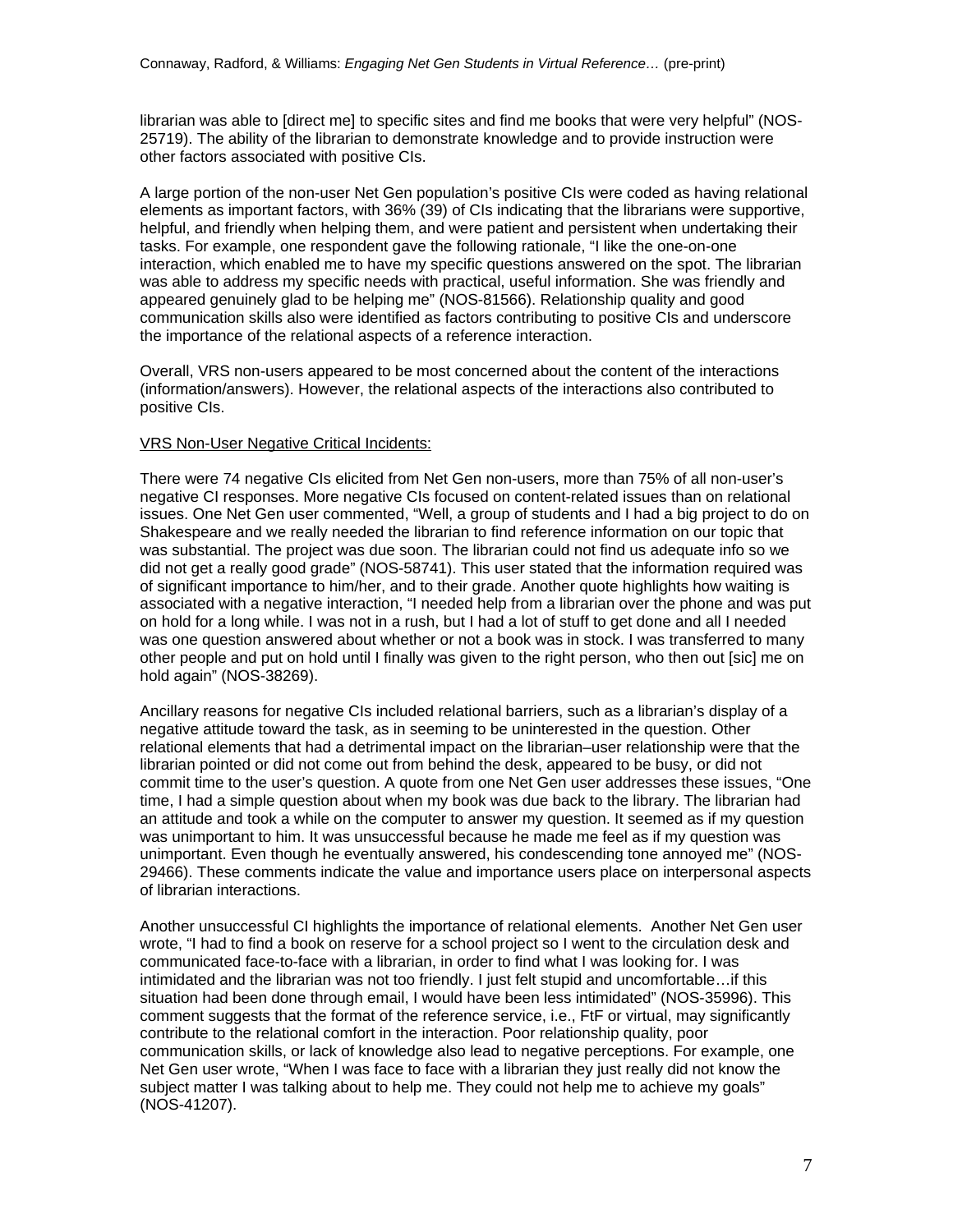#### **Implications and Conclusion**

The online survey data from users and non-users of VRS have identified several important aspects of the reference interaction that are important in both FtF and VRS. Convenience is the most important factor in deciding whether or not to use reference services, regardless of the respondent's age or the format of the reference service they choose. The Net Gen population associated convenience with 24/7 service availability, electronic resource accessibility, and multitasking capabilities. Whereas the convenience of the physical library was important to both older adult and Net Gen respondents, the younger cohort also considered the ability to find close parking to the library and accessibility to e-resources as important factors for convenience.

Another major factor in VRS use was knowledge of the service. The non-users indicated that they would be willing to try VRS if they knew it existed and if it were recommended by a trusted friend or teacher.<sup>19</sup> The Net Gen VRS users indicated that they valued interfacing with a librarian who is experienced and tech-savvy, and find VR interaction (especially email) less intimidating than FtF reference. They would like the VR technology to be faster and easier to use. The Net Gens mentioned that technology would be one reason why they may not use VR, especially if connections are slow and co-browsing does not work, whereas the older adults indicated that their own typing ability might hamper their VRS use.

The Net Gen preferred FtF reference over telephone or email reference services. Overall, the older adults preferred FtF reference interactions over other formats. Net Gen non-users appreciate a friendly and polite librarian, yet it was the older population that placed more value in developing a personal relationship with a specific librarian.

The Net Gen also indicated they were confident in their own ability to locate the information they needed, and would resort to librarian assistance only if they found they needed it. The non-users of VRS attributed their non-use to their concern about their knowledge of technology and their typing speed; whereas the Net Gen respondents indicated they might not use chat because they did not want to "bother" the librarian.

Academic reference librarians are faced with a complex and diverse population of library users, both in virtual and FtF formats who frequently have competing demands. Increasing numbers of distance learners as well as on campus students who choose to study from their dorm rooms or homes (undergraduates) other campus buildings or offices (graduate students and faculty) drive librarians to seek VR solutions that are workable and convenient. To users of both FtF reference and VR, common needs include extended hours of service and access to electronic information. Regardless of the preferences for FtF reference or VR, the library users prefer to interface with friendly librarians, and if possible, to develop relationships with them.

To meet the needs of the Net Gen students, academic librarians need to provide 24/7 reference services in an array of formats and to market these services to make people aware of their existence. These challenges are difficult in these times of severe staffing and budget constraints, but participation in consortia or networks that share the responsibility of VRS, holds promise for leveraging existing staff and finding ways to tap into the subject-specialist's knowledge that users highly value. One of the most difficult aspects of meeting Net Gen students' information-seeking needs is understanding their preferences and determining what is the best mix of FtF and virtual modes for a particular campus and user group. It is clear that our services are still highly valued, especially when students are in a time bind, and are working from home or dorm, and that they will spread the word when they have had a successful encounter.

As one Net Gen user said, "I was doing this project in the evening before the project is due, and I didn't have a lot of information. I asked them for information and...it was really successful because I ended up getting all the information I needed, and since she's a librarian she can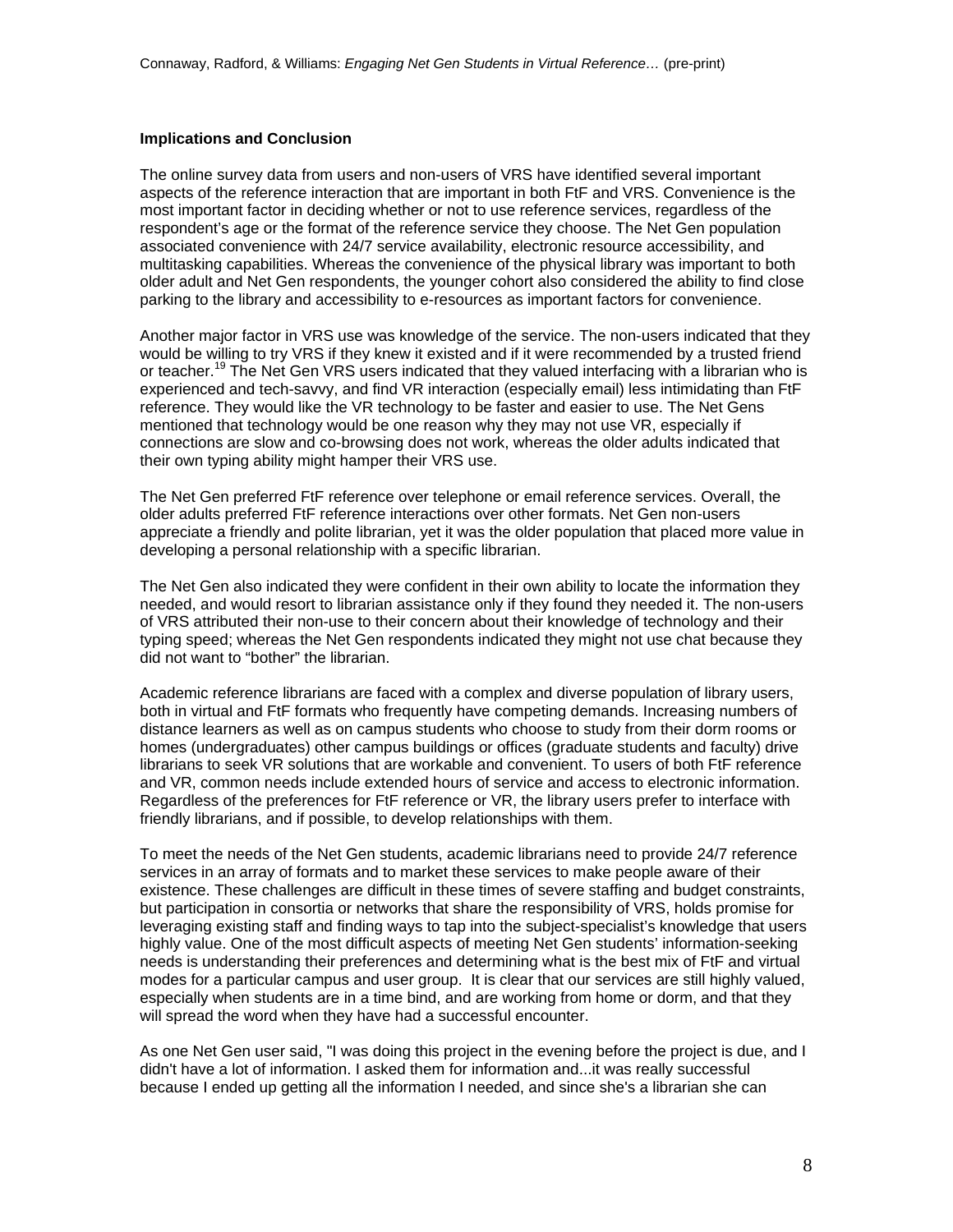probably do a better job at getting resources. I would tell my friend: 'how about you go online, chat with a librarian, she'll be able to help you.'" (UTI-40)

These findings suggest that library users find interaction with librarians intimidating in the FtF reference environment, and, similar to decades of research in FtF settings, they believe VRS interactions may be annoying or bothersome to librarians. Based upon the analysis of positive and negative CIs of users and non-users, their major concern is getting the information they need, and a second major concern is to have a pleasant interaction with a librarian who is friendly, has a positive attitude, and is helpful. These particular facets of reference librarianship transcend age and technology and endure as attributes of interactions that are important to all types of users across all types of reference formats.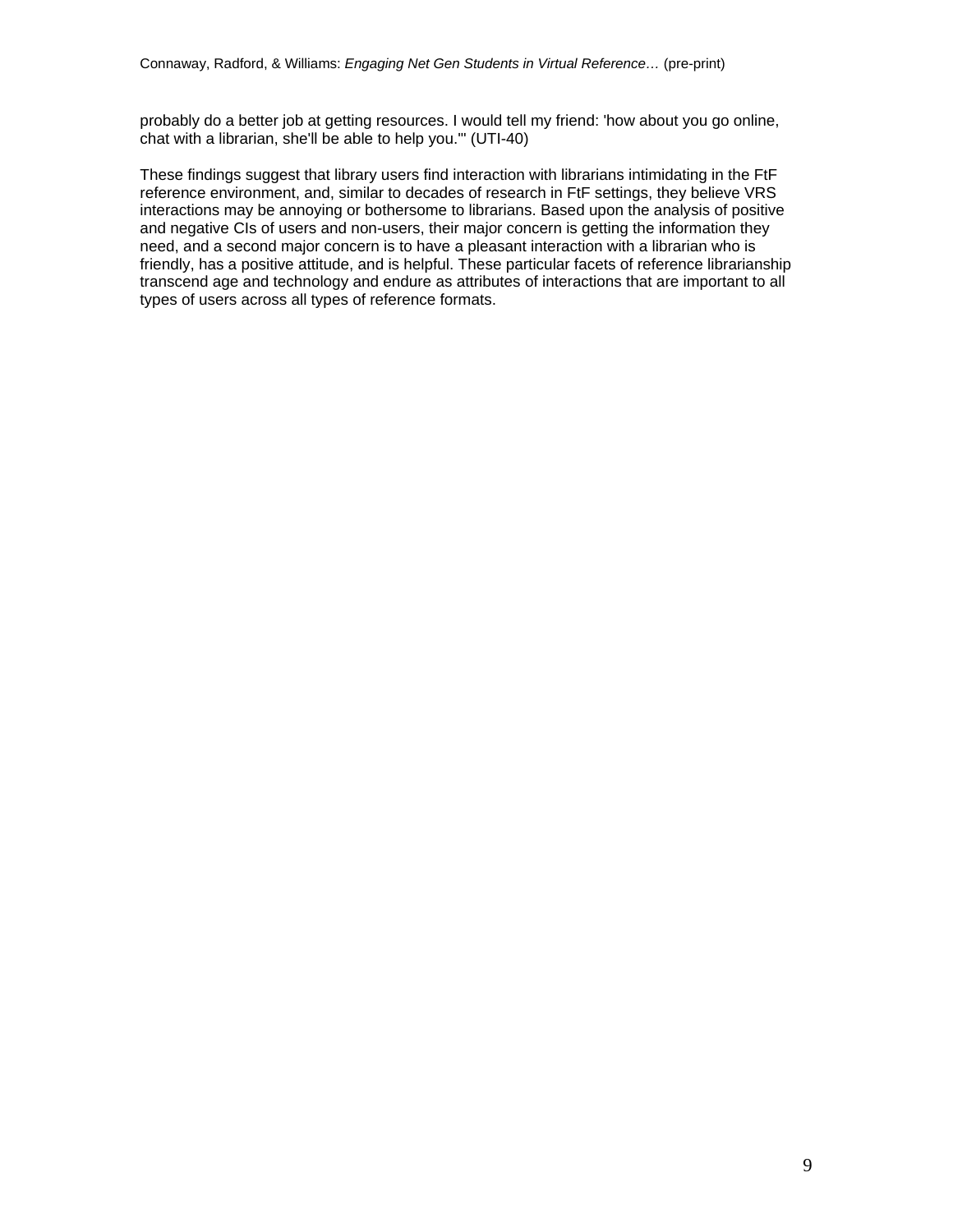# **Notes**

<sup>1</sup> Chandra Prabha et al., "What is Enough? Satisficing Information Needs," Journal of *Documentation* 63, 1 (2007): 74-89.

<http://www.oclc.org/research/publications/archive/2007/prabha-satisficing.pdf>(accessed December 31, 2008).; Diane Harley et al., "Use and Users of Digital Resources: A Focus on Undergraduate Education in the Humanities and Social Sciences." (Berkeley, CA: Center for Studies in Higher Education, 2006),

http://digitalresourcestudy.berkeley.edu/report/digitalresourcestudy final report.pdf (accessed December 31, 2008).; OCLC Online Computer Library Center, Inc. *College Students' Perceptions of Libraries and Information Resources: A Report to the OCLC Membership*. (Dublin, OH: OCLC, 2006),

<http://www.oclc.org/reports/pdfs/studentperceptions.pdf> (accessed December 31, 2008).; Roger Strouse, "HotTopics: 2006 User Update—How Information Providers Can Keep Pace With User Demands For Time-Saving Solutions," *Outsell*, (May 25, 2006), <http://now.outsellinc.com/now/> (accessed December 31, 2008).

- <sup>2</sup> David Rushkoff, *Playing the Future: How Kids' Culture Can Teach Us to Thrive in an Age of Chaos* (New York: HarperCollins, 1996).
- 3 Marc Prensky, "Digital Natives, Digital Immigrants," *On the Horizon* 9, 5 (2001), [http://www.marcprensky.com/writing/Prensky%20-](http://www.marcprensky.com/writing/Prensky%20-%20Digital%20Natives,%20Digital%20Immigrants%20-%20Part1.pdf) [%20Digital%20Natives,%20Digital%20Immigrants%20-%20Part1.pdf](http://www.marcprensky.com/writing/Prensky%20-%20Digital%20Natives,%20Digital%20Immigrants%20-%20Part1.pdf) (accessed December 31, 2008).

4 Marc Prensky, "Listen to the Natives," *Educational Leadership* 63, 4 (2006): 8-13.

- <sup>5</sup> Chuck Thomas and Robert H. McDonald. "Millennial Net Value(s): Disconnects Between Libraries and the Information Age Mindset." Florida State University, [http://web.archive.org/web/20060222133953/dscholarship.lib.fsu.edu/cgi/viewcontent.cgi](http://web.archive.org/web/20060222133953/dscholarship.lib.fsu.edu/cgi/viewcontent.cgi?article=1008&context=general) [?article=1008&context=general](http://web.archive.org/web/20060222133953/dscholarship.lib.fsu.edu/cgi/viewcontent.cgi?article=1008&context=general) (accessed December 31, 2008).; Susanna Fox, Janna Quitney Anderson, and Lee Rainie. "The Future of the Internet." (Washington, D.C.: Pew Internet & American Life Project, 2005), [http://www.pewinternet.org/pdfs/PIP\\_Future\\_of\\_Internet.pdf](http://www.pewinternet.org/pdfs/PIP_Future_of_Internet.pdf) (accessed December 31, 2008).
- <sup>6</sup> Virginia A. Walter and Cindy Mediavilla, "Teens Are from Neptune, Librarians Are from Pluto: An Analysis of Online Reference Transactions," *Library Trends* 54, 2 (2005): 209-227.
- <sup>7</sup> Marie L. Radford and Lynn Silipigni Connaway, "Screenagers and Live Chat Reference: Living Up to the Promise," *Scan* 26, 1 (2007): 31-39, <http://www.oclc.org/research/publications/archive/2007/connaway-scan.pdf>(accessed December 31, 2008).; Lynn Silipigni Connaway et al., "Sense-making and Synchronicity: Information-Seeking Behaviors of Millennials and Baby Boomers," *Libri* 58, 2 (2008):123- 135.
- 8 Diana G. Oblinger and James L. Oblinger, eds., *Educating the Net Generation* (Boulder, CO: EDUCAUSE, 2005), <http://www.educause.edu/educatingthenetgen/5989>(accessed December 31, 2008).

<sup>9</sup> Rushkoff, Playing the Future.

10 Joan K. Lippincott, "Net Generation Students and Libraries." *Educating the Net Generation*, ed. Diana G. Oblinger and James L. Oblinger (Boulder, CO: EDUCAUSE, 2005), <http://net.educause.edu/ir/library/pdf/pub7101m.pdf> (accessed December 31, 2008).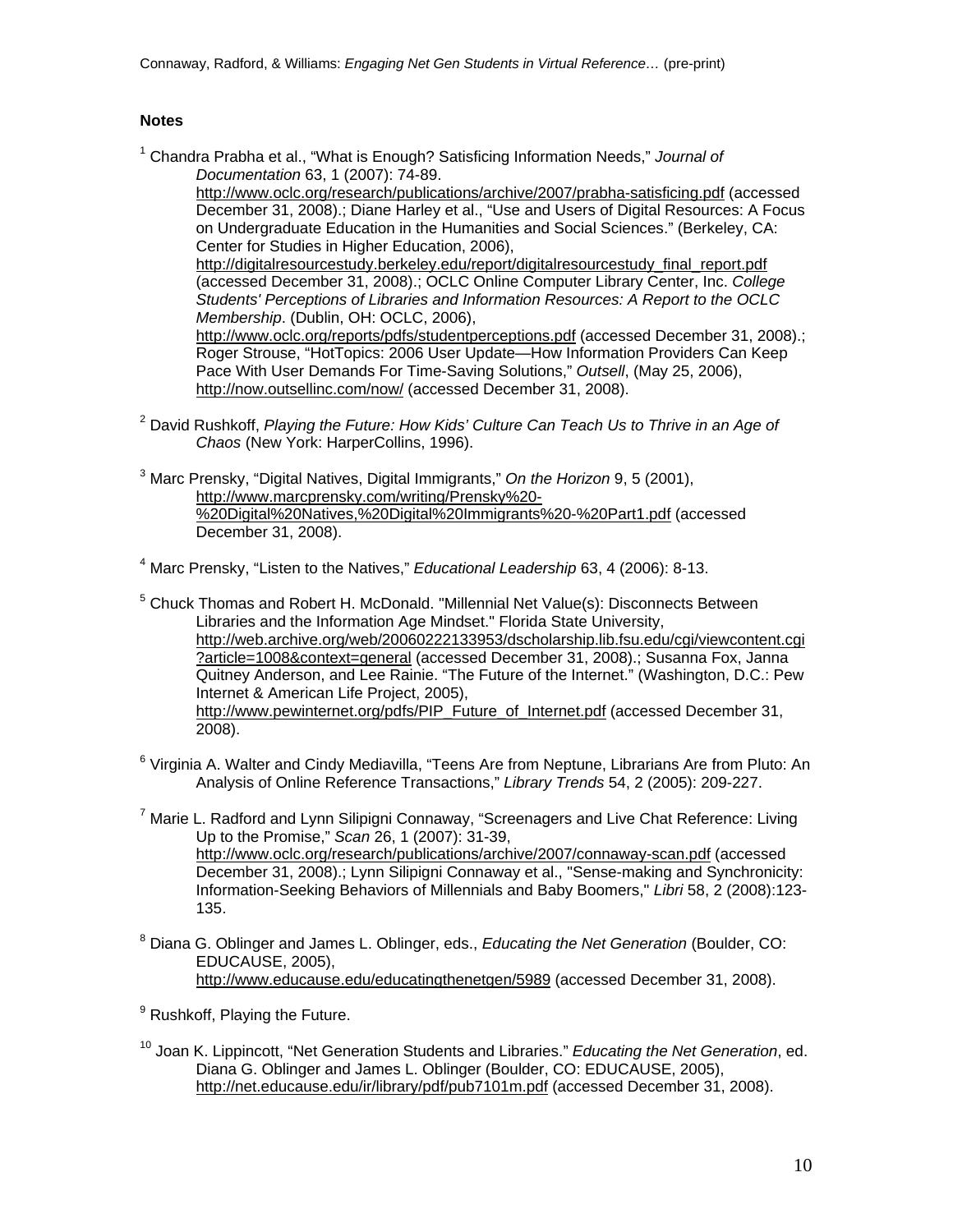- <sup>11</sup> Marie L. Radford and Lynn Silipigni Connaway. "Seeking Synchronicity: Evaluating Virtual Reference Services from User, Non-User, and Librarian Perspectives." Proposal for a research project, submitted February 1, 2005, to the National Leadership Grants for Libraries program of the Institute of Museum and Library Services (IMLS), <http://www.oclc.org/research/projects/synchronicity/proposal.pdf> (accessed December 31, 2008).
- 12 John C. Flanagan, "The Critical Incident Technique," *Psychological Bulletin* 51, 4 (1954): 327- 358.
- <sup>13</sup> Marie L. Radford, "The Critical Incident Technique and the Qualitative Evaluation of the Connecting Libraries and Schools Project," *Library Trends* 54, 1 (2006): 46-64.
- <sup>14</sup> Paul Watzlawick, Janet Helmick Beavin, and Don D. Jackson, Pragmatics of Human Communication: A Study of Interactional Patterns, Pathologies, and Paradoxes (NY: Norton, 1967).; Erving Goffman, Interaction Ritual; Essays on Face-to-Face Behavior (Garden City, N.Y.: Doubleday, 1967).
- 15 Marie L. Radford, *The Reference Encounter: Interpersonal Communication in the Academic Library* (Chicago: Association of College & Research Libraries, A Division of the American Library Association, 1999).
- <sup>16</sup> Marie L. Radford, "Encountering Virtual Users: A Qualitative Investigation of Interpersonal Communication in Chat Reference," *Journal of the American Society for Information Science and Technology* 57, 8 (2006): 1046-1059.; Marie L. Radford and Lynn Silipigni Connaway, "Cordial Connections: Evaluating Virtual Reference from User, Non-user, and Librarian Perspectives using the Critical Incident Technique," (presentation, LIDA 2008 (Libraries in the Digital Age) conference, Dubrovnik and Mljet, Croatia, June 2-7, 2008).
- <sup>17</sup> Radford and Connaway, "Cordial Connections."
- $18$  CIBER & University College London. "Information Behavior of the Researcher of the Future." (2008),

[http://www.jisc.ac.uk/media/documents/programmes/reppres/gg\\_final\\_keynote\\_1101200](http://www.jisc.ac.uk/media/documents/programmes/reppres/gg_final_keynote_11012008.pdf) [8.pdf](http://www.jisc.ac.uk/media/documents/programmes/reppres/gg_final_keynote_11012008.pdf) (accessed January 2, 2009).

<sup>19</sup> See also: Radford and Connaway, "Screenagers and Live Chat Reference."; Connaway et al., "Sense-making and Synchronicity."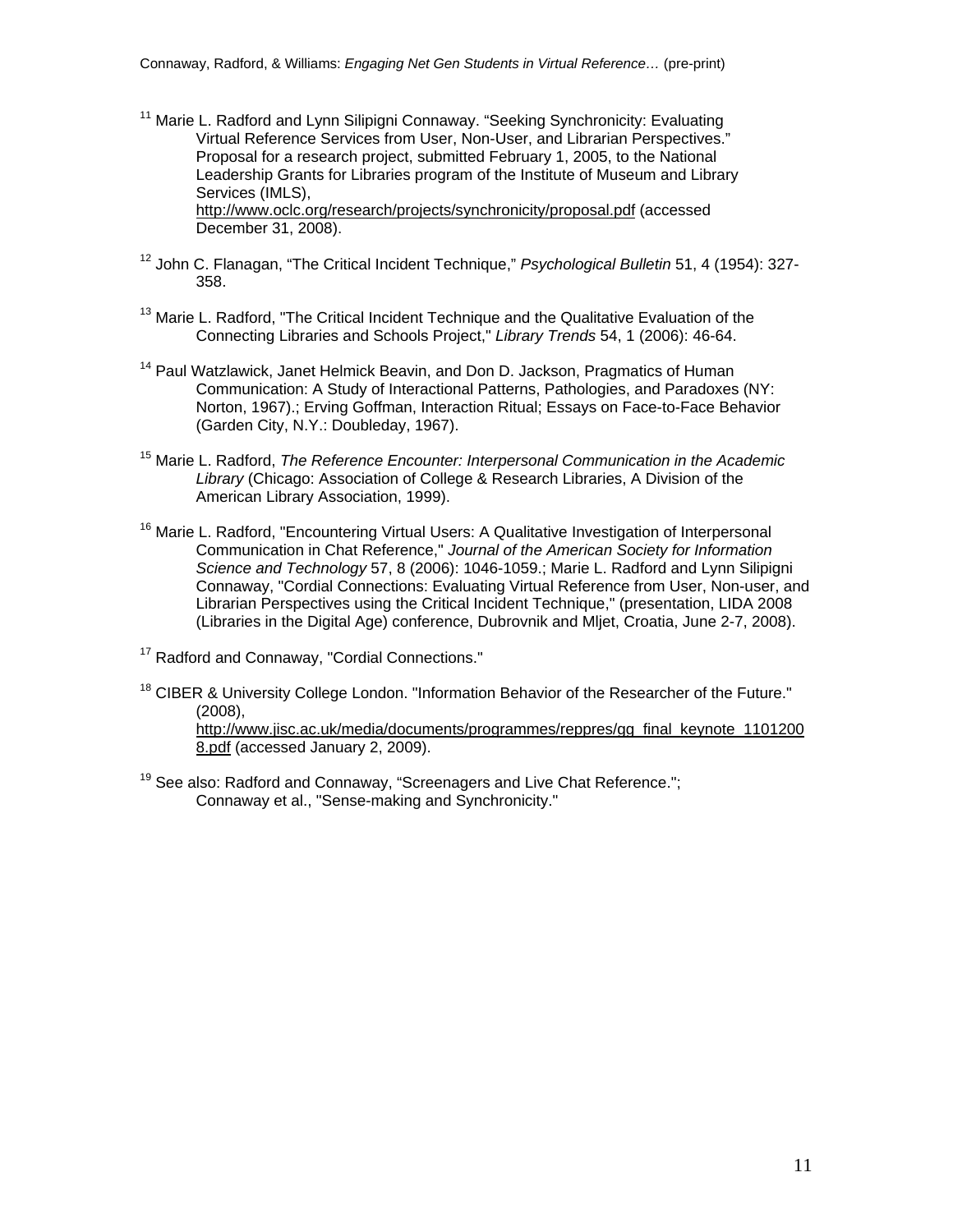# **Appendix A. User Survey**

#### **Introduction:**

Thank you for agreeing to take this survey, which should take less than 45 minutes to complete. The survey contains ten sections; please answer all questions to the best of your ability, as most questions are required to complete the survey. When considering any questions having to do with Virtual Reference Services (VRS, i.e., chat reference), you should respond from your own experience with any and all live chat reference services.

# **1. Demographic Questions**

Have you used chat reference services more than once? Yes No

If yes, roughly how often have you used chat reference? (2-3 times, 4-6 times, 1-2 times per month, 3-4 times per month, 5 or more times per month)

What is/are the name(s) of the chat reference services you have used? (QandANJ, Maryland AskUsNow! Ask Here PA, etc.)

Have you ever used the telephone for a reference question? Yes No

Have you ever used email for a reference question? Yes No

Have you ever used IM (instant messaging) or text messaging for a reference question? Yes No

What type of library do you most often use for in-person visits? (Academic library, Public library, Special library, School library, Other)

In what kind of setting is that library located? (Urban area, Suburban area, Rural area)

What is your gender? M F

What is your age? (12-14, 15-18, 19-28, 29-35, 36-45, 46-55, 56-65, 65+)

What is your ethnicity? (Native American, Asian or Pacific Islander, African American, Hispanic/Latino, Caucasian, Other)

What is the highest grade level or level of education that you have completed?  $6<sup>th</sup>$  grade,  $9<sup>th</sup>$ grade, 12<sup>th</sup> grade, some college, college degree, some graduate work, masters' degree, doctoral degree

**2. Please compare your experiences with different modes of reference service, e.g. face-toface (FtF), phone, e-mail, text messaging, and chat reference.** [radio buttons for the formats following each case]

- The format of reference service that is most effective overall is:
- The format that is most efficient is:
- The format that is most reliable is:
- I can get the most accurate information in:
- It is easiest to communicate my question to a librarian in:
- I can develop the best relationship with a librarian in:
- I most enjoy using:
- I am least intimidated by: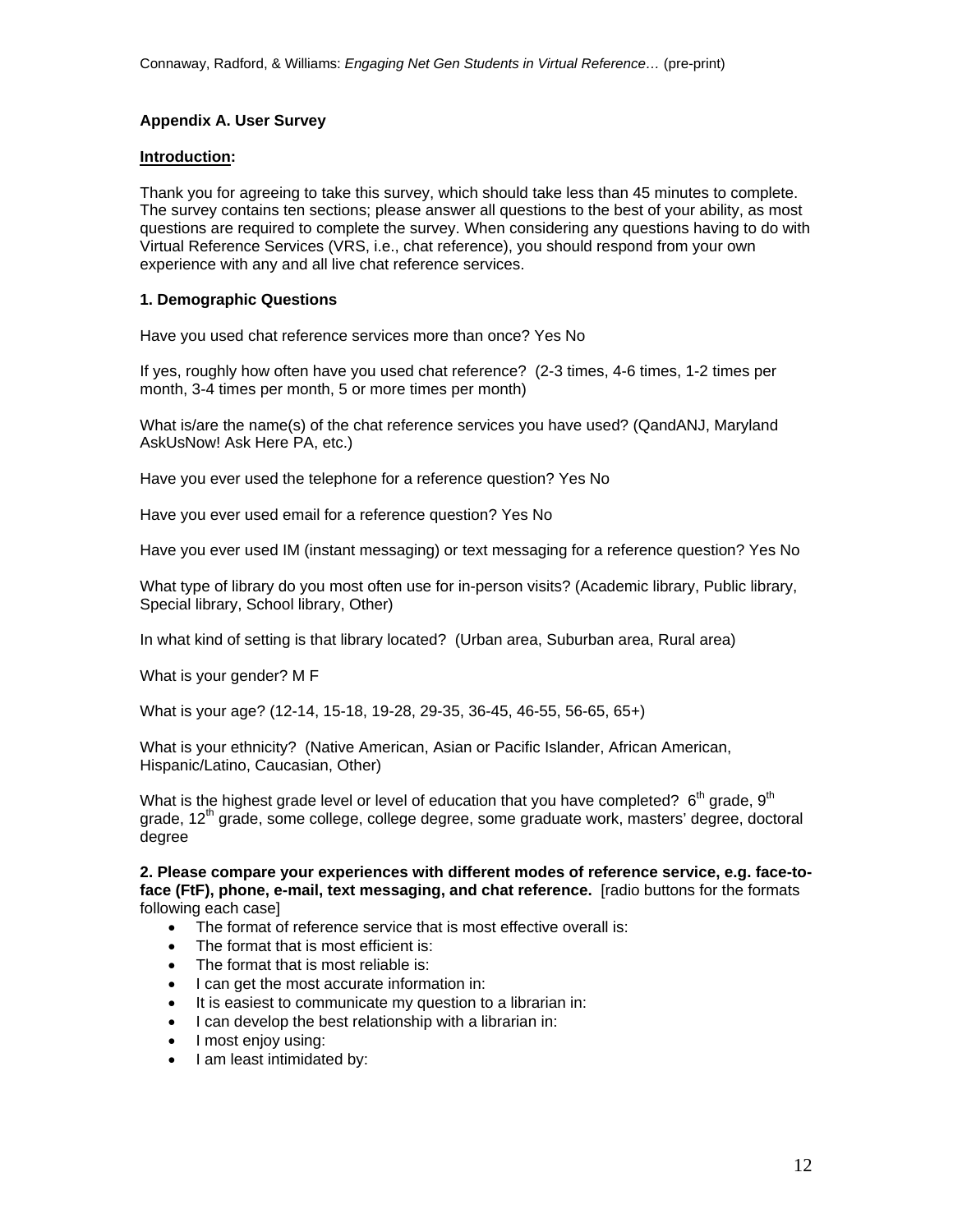# **3. Please compare the following** *specific aspects* **of your experiences with chat reference.**

[5-point scale in each case, Excellent, Very good, Good, Fair, Poor, N/A]

- The overall helpfulness of the service is:
- My interpersonal experience with the librarian is:
- This method of communicating with the librarian is:
- The amount of time I have to respond while chatting with the librarian is:
- The convenience of my access to reference help is:
- My chances of finding quick pieces of information are:
- My chances of finding specific resources are:
- My chances of finding online information are:
- My chances of a librarian being helpful are:
- My chances that a librarian will follow up on my questions are:
- The probability that I will use reference services again is:

**4. When you have chosen to use chat reference instead of other reference formats (FtF, phone, email, and text messaging), how important have the following factors been in your decision?** [Five-point scale, Very important, Important, Somewhat important, Of little importance, Unimportant, N/A.]

- Chat reference is a good starting point
- Chat reference is convenient
- Chat reference is free
- My experience in the past with chat reference was good
- Chat reference helps me find online resources
- Chat reference helps me use databases to find information
- Chat reference librarians keep trying to find answers
- Chat reference librarians are friendly and polite
- I can multi-task during the chat reference session
- After using chat reference, I receive a transcript of the answers
- The environment of chat reference is user-friendly
- Chat reference is just like talking to a person
- I can develop a personal relationship with the librarian
- Someone else recommended chat reference to me
- I needed reference help late at night or on the weekend
- I had a desperate need for quick answers
- $\bullet$  I could not get to the library

**5. When you have chosen to use other reference formats (FtF, phone, email, or text messaging) instead of chat reference, how important have the following factors been in your decision?** [Five-point scale, Very important, Important, Somewhat important, Of little importance, Unimportant, N/A.]

- The library is convenient
- Other reference formats are more convenient
- I want to browse library sources
- I value being able to hold a book
- I need books or other materials from the library
- The librarian is very knowledgeable
- The librarian keeps trying to find answers
- The librarian offers me helpful feedback on my questions
- I can better judge if the librarian is being helpful
- The librarian is friendly and polite
- I can develop a personal relationship with the librarian
- The chat environment is cold and distant
- The chat scripted messages are too impersonal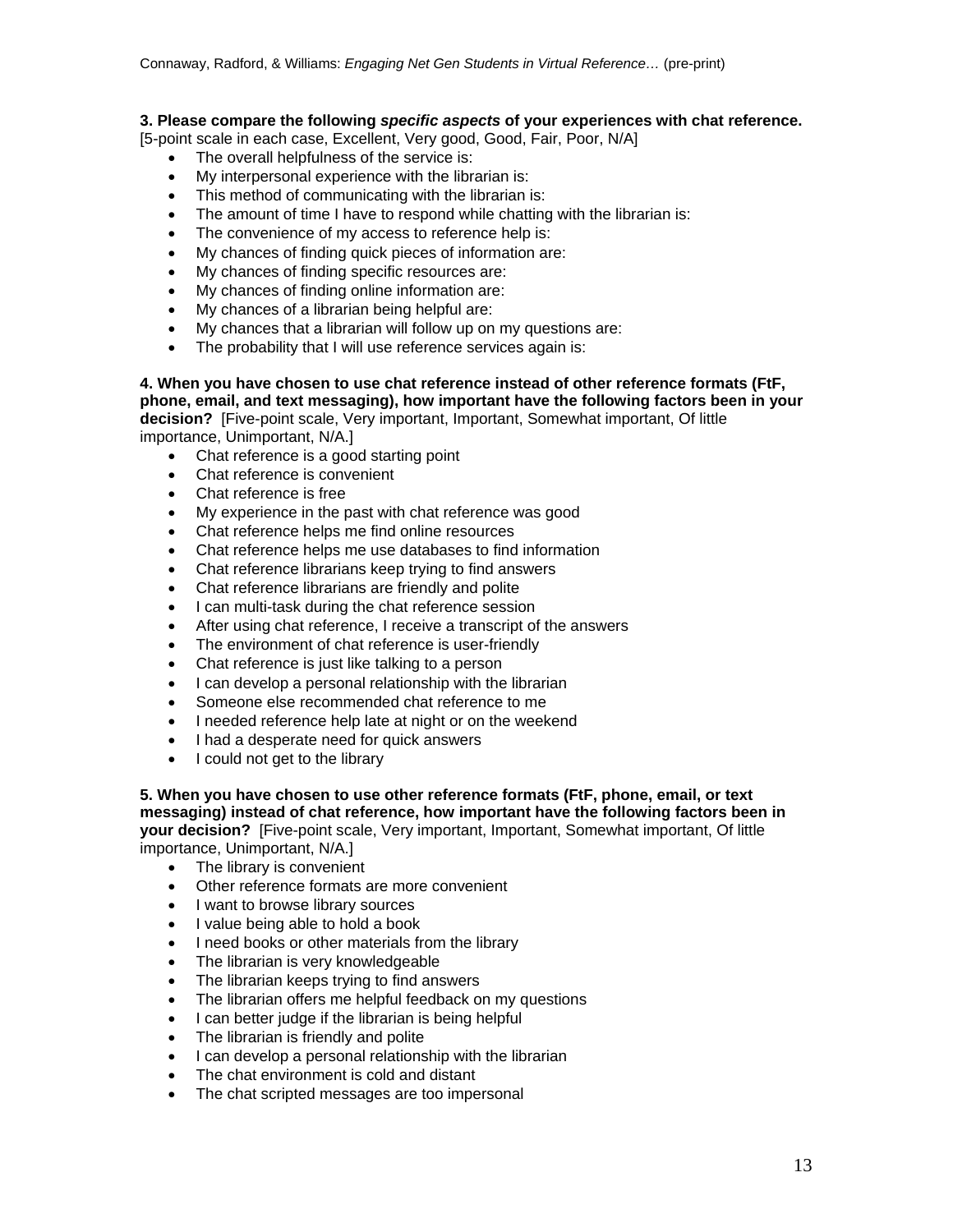- I can choose to ask questions of a specific librarian
- I can locate a librarian with specialized subject knowledge
- I have been frustrated with chat technology
- I have been frustrated with the chat environment

# **6. What specific features have been important to you in chat reference?** [Very important,

Important, Moderately important, Of little importance, Unimportant, N/A]

- Immediate answers
- **Convenience**
- Better resources
- Availability of subject specialists
- Follow-up with email after the session
- Helpful transcript after the session ends
- Ability to do other things while using chat reference
- Opportunity to make personal connections with librarians
- Anonymity (a layer of separation between the librarian and myself)
- Sense of greater connection to librarian
- Good opportunity for dialogue
- Elimination of geographic boundaries
- Less intimidating than going to reference desk
- Librarian's reactions are more clear
- **Easier to express my thanks to a librarian**

# **7. Please rate to what extent you agree with how the following items might** *discourage* **you**

**from using chat reference.** [Strongly agree, Agree, Disagree, Strongly disagree, N/A]

- System abruptly disconnects
- Slow internet connection
- Interference from pop-up blockers
- Interference from firewalls
- Platform incompatibility
- Difficulty viewing web pages with librarian
- Difficulty receiving web pages sent by the librarian
- Other software "bugs"
- Own mistakes using software
- Software mistakes made by the librarian
- Impatience with slow software
- Problems with typing speed or accuracy
- Accidental sending of messages too soon
- Lack of marketing from the library
- Slow response time
- Answers not helpful
- Librarian sent me to Web pages that are not correct
- Lack of training for librarians
- The environment is impersonal
- Chat reference librarians tend to interrupt the dialogue
- Chat reference librarians are too busy
- Chat reference librarians might only use Google
- Chat reference librarians might not be from the appropriate library
- Chat reference librarians might not be from the right geographic area
- Chat reference librarians might not be experts in my subject area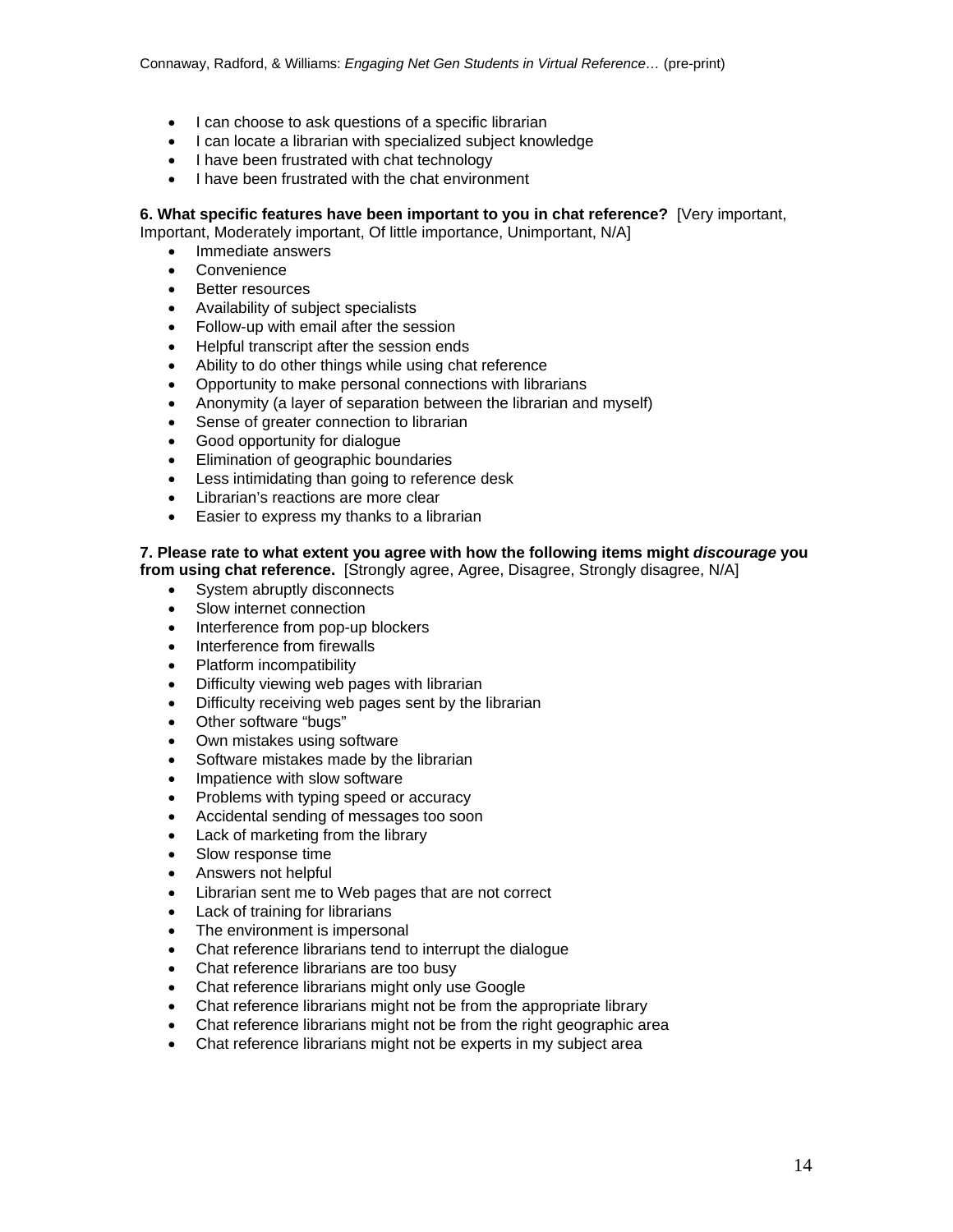#### **8. Please rate the following in terms of how significant an** *improvement* **they could make to your experience of chat reference services.** [Very important, Important, Somewhat important, Of little importance, Unimportant, N/A]

- More stable software
- More flexible software
- Software interface that can be personalized
- Faster software
- Easier software
- Availability of tutorials
- More reliable co-browsing
- Across-the-board compatibility with my web browser
- Availability in other languages
- Addition of streaming audio
- Addition of VOIP (Voice-Over Internet Protocol, for verbal transactions)
- Addition of translation packages
- Better use of color and organization of website
- Better links to the service
- Broadband Internet access instead of dialup
- Better satellite access to Internet and chat
- Better capabilities for people with disabilities
- More marketing of the service
- Bookmarks/ links to the service from more sites
- Availability on cell phones and handheld devices
- More hours of service
- More experienced chat reference librarians
- Younger and more tech-savvy chat reference librarians
- More chat reference librarians
- Concierge-type service at a kiosk offering assistance using the library technology
- Cyber cafes on campus with information and instructional services
- Centralized information commons areas with information and instructional services

# **9. Specific Reference Situations**

Please think about one experience using chat reference services in which you felt you *achieved a positive result*.

- Please describe the circumstances and nature of your question.
- Describe why you felt the encounter was successful.
- Did the chat format help your experience to be successful? If yes, how?

Please think about one experience using chat reference services in which you felt you did *not*  achieve a positive result.

- Please describe the circumstances and nature of your question.
- Describe why you felt the encounter was not successful.
- Did the chat format contribute to your lack of success? If yes, how?

# **10. Additional comments**

Would you recommend chat reference services to someone else? Why or why not?

Please add any additional comments here.

If you have completed all the questions for this survey, please enter your required survey code here and then click "Submit Your Responses" (ONCE ONLY).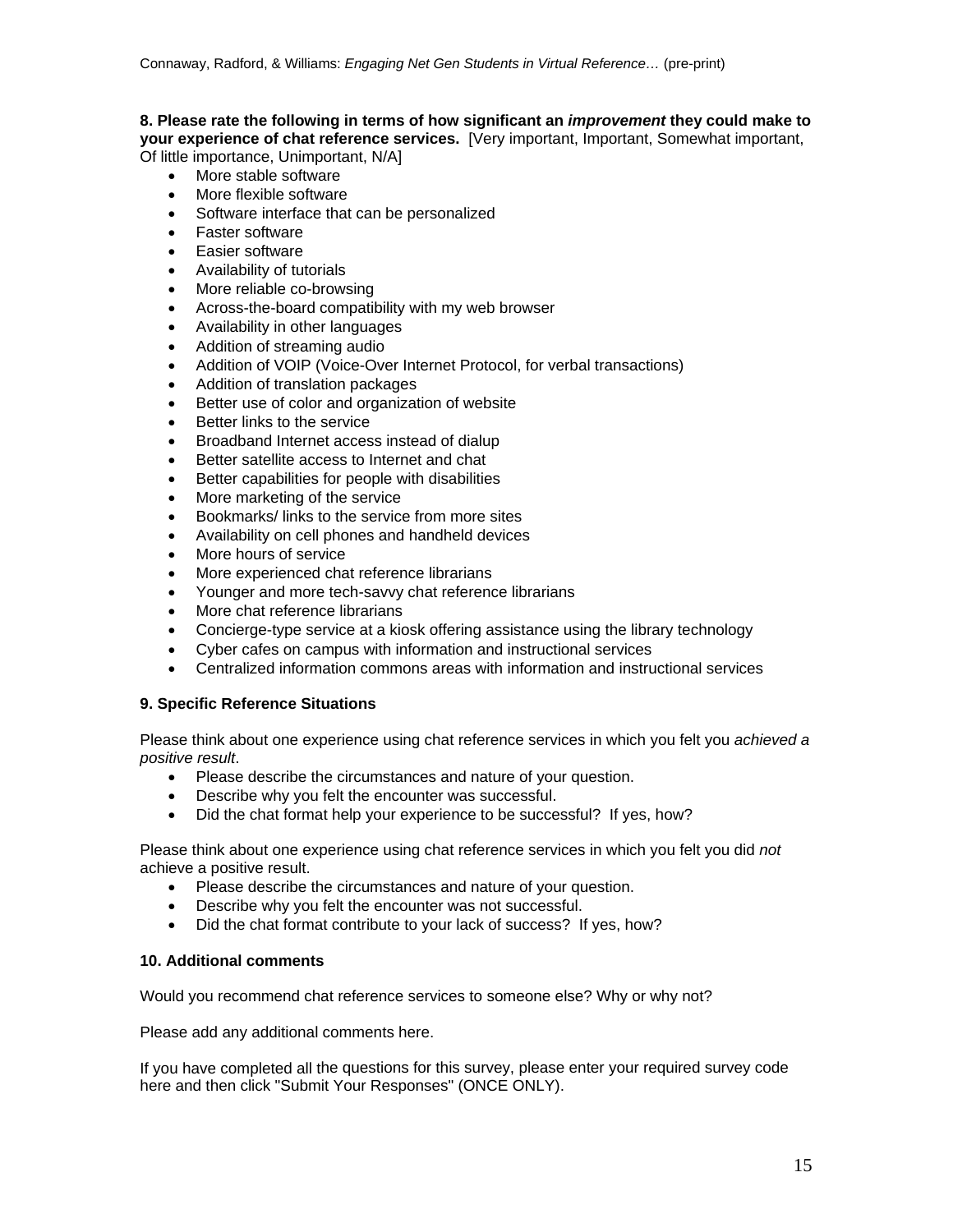# **Appendix B. Non-user Survey**

#### **Introduction:**

Thank you for agreeing to take this survey, which should take less than 45 minutes to complete. The survey contains seven sections; please answer all questions to the best of your ability, as most questions are required to complete the survey. When considering any questions having to do with reference services, your responses should reflect your own experience with any library reference service.

# **1. Demographic Questions**

Have you ever used virtual reference services or instant messaging with a librarian? Yes No

Have you ever used the telephone for a library reference question? Yes No

Have you ever emailed a librarian with a reference question? Yes No

What type of library do you most often use for in-person visits? (check one: academic library, public library, special library, school library, other, N/A)

In what kind of setting is that library located? (Urban area Suburban area Rural area)

What is your gender? M F

What is your age? (12-14, 15-18, 19-28, 29-35, 36-45, 46-55, 56-65, 65+)

What is your ethnicity? (Native American, Asian or Pacific Islander, African American, Hispanic/Latino, Caucasian, Other)

What is the highest grade level or level of education that you have completed? (6<sup>th</sup> grade, 9<sup>th</sup>) grade, 12<sup>th</sup> grade, some college, college degree, some graduate work, masters' degree, doctoral degree)

**2. Please compare your experiences with different modes of reference service, e.g. face-toface (FtF), phone, email, and text messaging. Please select one response per question.**  [radio buttons for the formats following each case]

- The format of reference service that is most effective overall is:
- The format that is most efficient is:
- The format that is most reliable is:
- I can get the most accurate information in:
- It is easiest to communicate my question to a librarian in:
- $\bullet$  I can develop the best relationship with a librarian in:
- I most enjoy using:
- I am *least* intimidated by:

### **3. Please rate the following** *specific aspects* **of your experiences with face-to-face**

**reference services.** [5-point scale in each case, Excellent, Very Good, Good, Fair, Poor, N/A]

- The overall helpfulness of the service is:
- My interpersonal experience with the librarian is:
- This method of communicating with the librarian is:
- My sense of time pressure while asking questions is:
- The convenience of my access to reference help is:
- My chances of finding quick pieces of information are:
- My chances of finding specific resources are: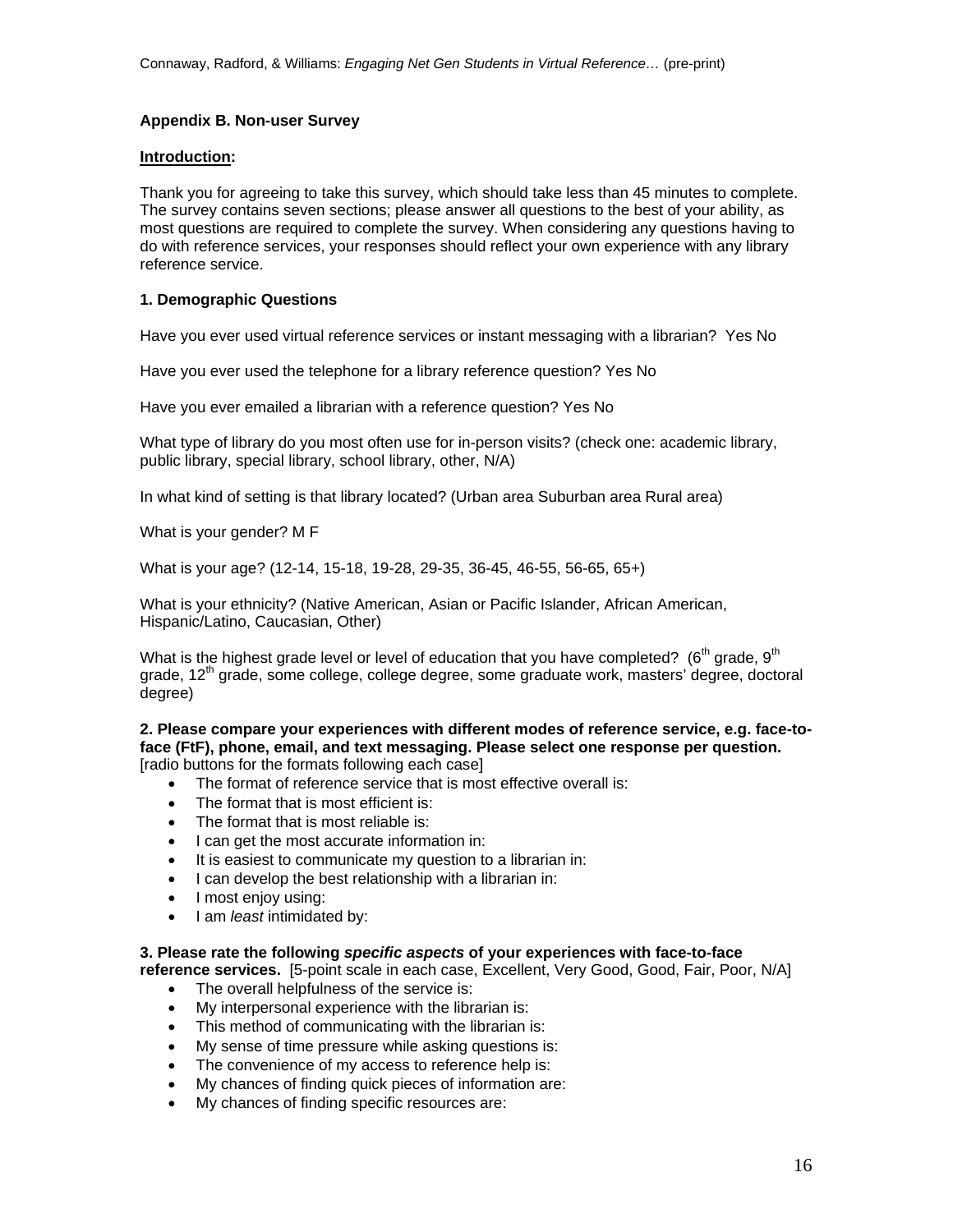- My chances of finding online information are:
- My chances of a librarian being helpful are:
- My chances that a librarian will follow up on my questions are:
- The probability that I will use reference services again is:

# **4. What is your preferred format for assistance from a librarian (face-to-face, telephone, electronic) and why?**

Please select one of the following, and answer the questions in the appropriate section. I prefer getting assistance from a librarian face-to-face (Complete only section A) I prefer to use the phone (Click here to skip to section B) I prefer electronic formats (Click here to skip to section C)

A. What specific features are important to you about the experience of working with a librarian in person? [Very important, Important, Moderately important, Of little importance, Unimportant, N/A]

- The library is convenient
- The librarian is very knowledgeable
- The librarian keeps trying to find answers
- The librarian is friendly and polite
- I trust the information sources that my librarian recommends
- The librarian offers me helpful feedback on my questions
- I can learn new research techniques by interacting with the librarian
- I can choose to ask questions of a specific librarian
- I can locate a librarian with specialized subject knowledge
- I can develop a personal relationship with the librarian
- I trust the librarian at my library
- The librarian has helped me before
- $\bullet$  If the librarian is busy, I can wait
- I want to browse library sources
- I value being able to hold a book
- I need primary sources from the library

If you have answered section A, please skip sections B and C, and continue with Question 5.

B. What specific features are important to you about telephone reference services? [Very important, Important, Moderately important, Of little importance, Unimportant, N/A]

- The telephone is convenient
- The librarian will keep trying to find answers
- The librarian is friendly and polite
- I can phone and request a specific librarian
- I can locate a librarian with specialized subject knowledge
- If the librarian is busy, I can call back later
- The librarian has helped me before in person
- The librarian has helped me before on the phone

Please rate to what extent you agree with how the following reasons might *discourage* you from going to the library in person. [Strongly agree, Agree, Disagree, Strongly disagree, N/A]

- The library building is not convenient
- The library is not open at convenient hours
- There is a lack of parking close to the library
- The library atmosphere is too distracting to work
- The library reference desk is intimidating
- I have been embarrassed when asking for help at a library
- The librarian is not particularly helpful
- The librarian does not have enough specialized subject knowledge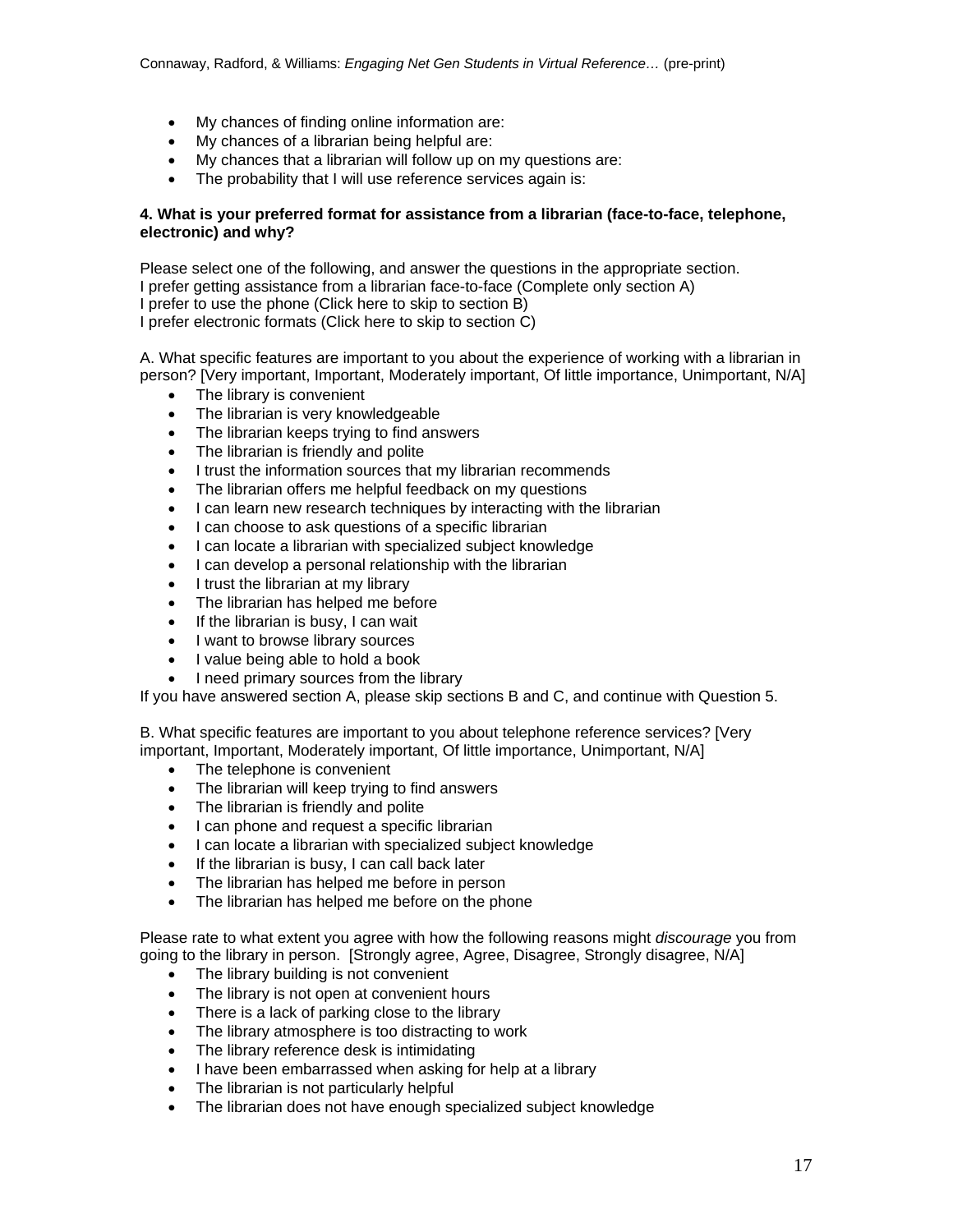- The librarian may only do a quick search for some websites
- The librarian tends to be too busy
- The librarian makes me feel stupid when I ask a question
- I may not be able to find the right librarian who can help

If you have answered section B, please skip question C, and proceed to question 5.

C. What specific features are important to you about the experience of using electronic formats (email or text messaging) to contact a librarian? [Very important, Important, Moderately important, Of little importance, Unimportant, N/A]

- Electronic formats are convenient
- Electronic formats are fast
- Electronic formats are informal
- I can use electronic formats at night or on weekends
- I can use electronic formats while working from home
- The librarian will keep trying to find answers
- The librarian will follow-up with me later
- The librarian is friendly and polite
- I can email or text message a specific librarian
- I can email or text message a librarian with specialized subject knowledge
- When I use email or text messaging I can strengthen a personal relationship with a librarian
- If the librarian is too busy, I can wait for a response
- The specific librarian has helped me before in person
- The specific librarian has helped me before electronically
- I don't mind waiting to get a response from a librarian, even if it takes a day or two

Please rate to what extent you agree with how the following reasons might *discourage* you from going to the library in person. [Strongly agree, Agree, Disagree, Strongly disagree, N/A]

- The library building is not convenient
- The library is not open at convenient hours
- There is a lack of parking close to the library
- The library atmosphere is not conducive to work
- The library reference desk is intimidating
- I have been embarrassed when asking for help at a library
- The librarian is not particularly helpful
- The librarian does not have enough specialized subject knowledge
- The librarian may only do a quick search for some websites anyway
- The librarian tends to be too busy
- The librarian makes me feel stupid when I ask for help
- I may not be able to find the right librarian who can help

#### **5. Please rate the following factors in terms of their impact on why you have not used chat**  reference services (VRS). [Strongly agree, Agree, Neutral, Disagree, Strongly disagree, N/A]

Access to chat reference

- I do not know what chat reference is
- I have no access to chat software
- I did not know chat reference service was available to me
- Chat reference service fees might cost too much
- Chat reference may not be offered at the times I would need the service

### Technology issues

- I am uncomfortable trying chat software
- My internet connection is too slow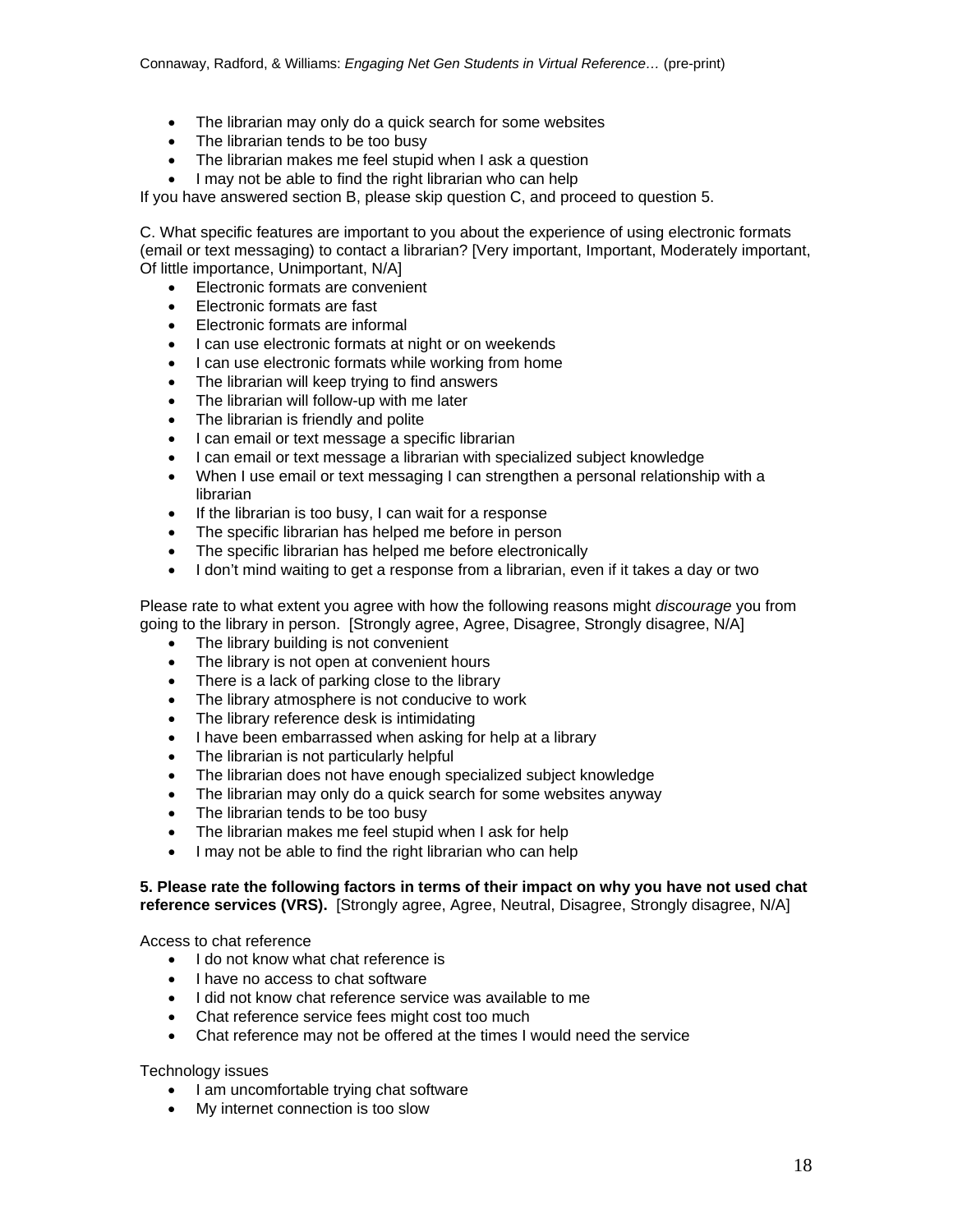- My own level of computer literacy is too low
- I think it might take too much time to type out the questions accurately
- It might be difficult to frame questions in chat environment
- I don't think I could use equations in chat reference
- I don't think I could use visual images or sound files in chat reference
- Chat reference might be too complicated
- It might be difficult to express myself in chat environment
- It might be difficult to type that quickly

#### Other concerns

- I would not trust answers from a chat service
- I am afraid of chatting with a stranger
- I can get all the information I need from other sources
- My chat reference questions might annoy a librarian
- My chat reference questions might overwhelm a librarian
- My chat reference questions might get me a negative response
- I might not get adequate feedback from the librarian
- The librarian might not be able to help me via chat
- I do not know to whom I would be speaking
- I don't think I could locate the specific librarian I prefer
- I don't think I could locate a librarian with specific subject expertise
- I don't think I could connect to a pleasant librarian
- I'm never really satisfied by any library reference services
- I'm concerned that chat conversations could be saved and shown to others without my permission
- I'm concerned that hackers might enter my chat conversation
- I'm concerned that chat service might connect me to an internet predator

### **6. Specific Reference Situations**

Please think about one experience in which you felt you achieved a *positive result* after seeking library reference services in any format.

- Please describe the circumstances and nature of your question.
- Describe why you felt the encounter was successful.
- Did the format (face-to-face, telephone, email, or text messaging) help your experience to be successful? If yes, how?

Please think about one experience in which you felt you did *not* achieve a positive result from reference services.

- Please describe the circumstances and nature of your question.
- Describe why you felt the encounter was not successful.
- Did the format (face-to-face, telephone, email, or text messaging) contribute to your lack of success? If yes, how?

### **7. Additional comments:**

What might convince you to try chat reference services? Why?

Please add any additional comments here.

If you have completed all the questions for this survey, please enter your required survey code here and then click "Submit Your Responses" (ONCE) so that we may begin to process payment for you.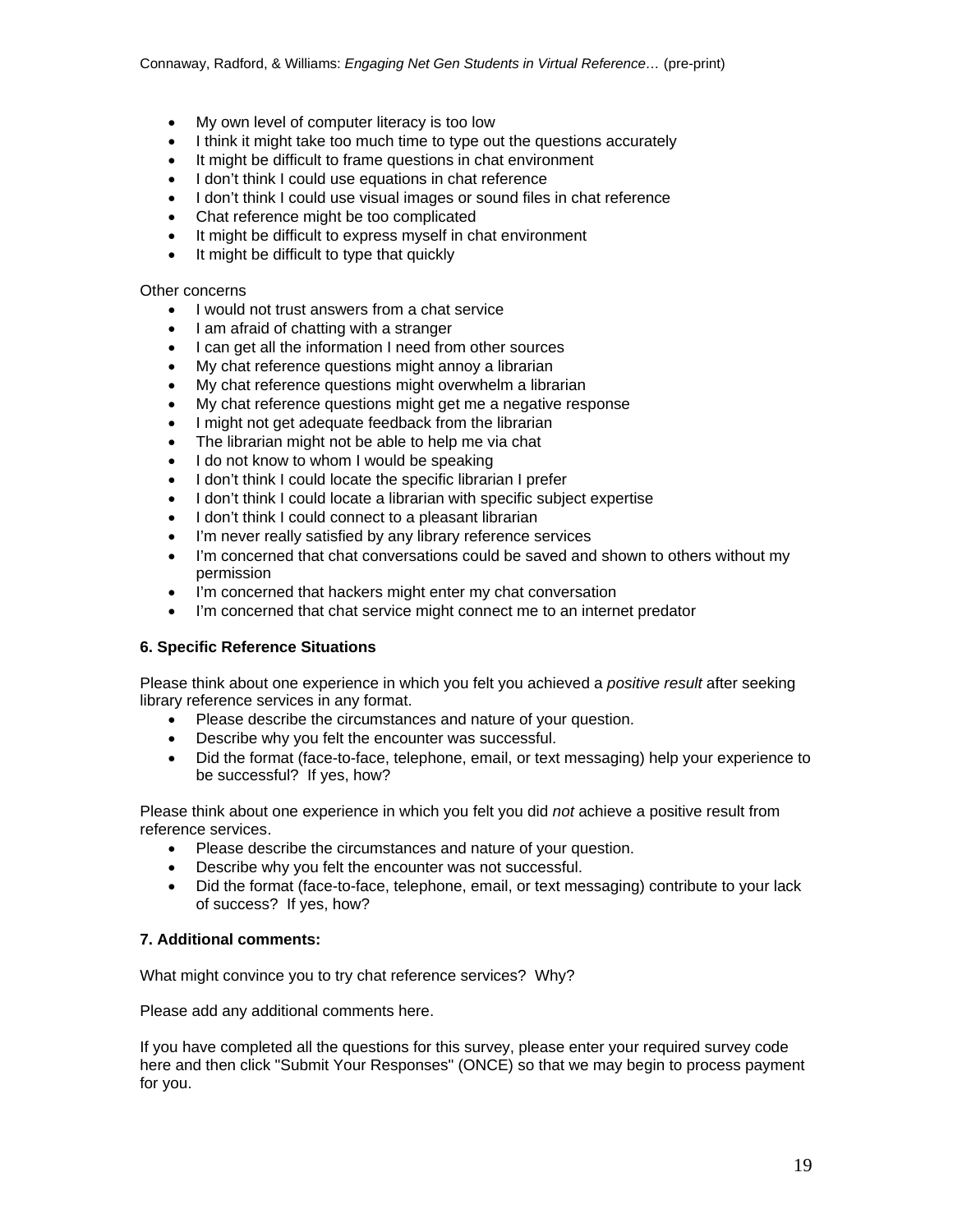Connaway, Radford, & Williams: *Engaging Net Gen Students in Virtual Reference…* (pre-print)

# **Table 1 VRS User respondent demographics**

| <b>Gender</b> |    |
|---------------|----|
| Female        | 85 |
| Male          | 52 |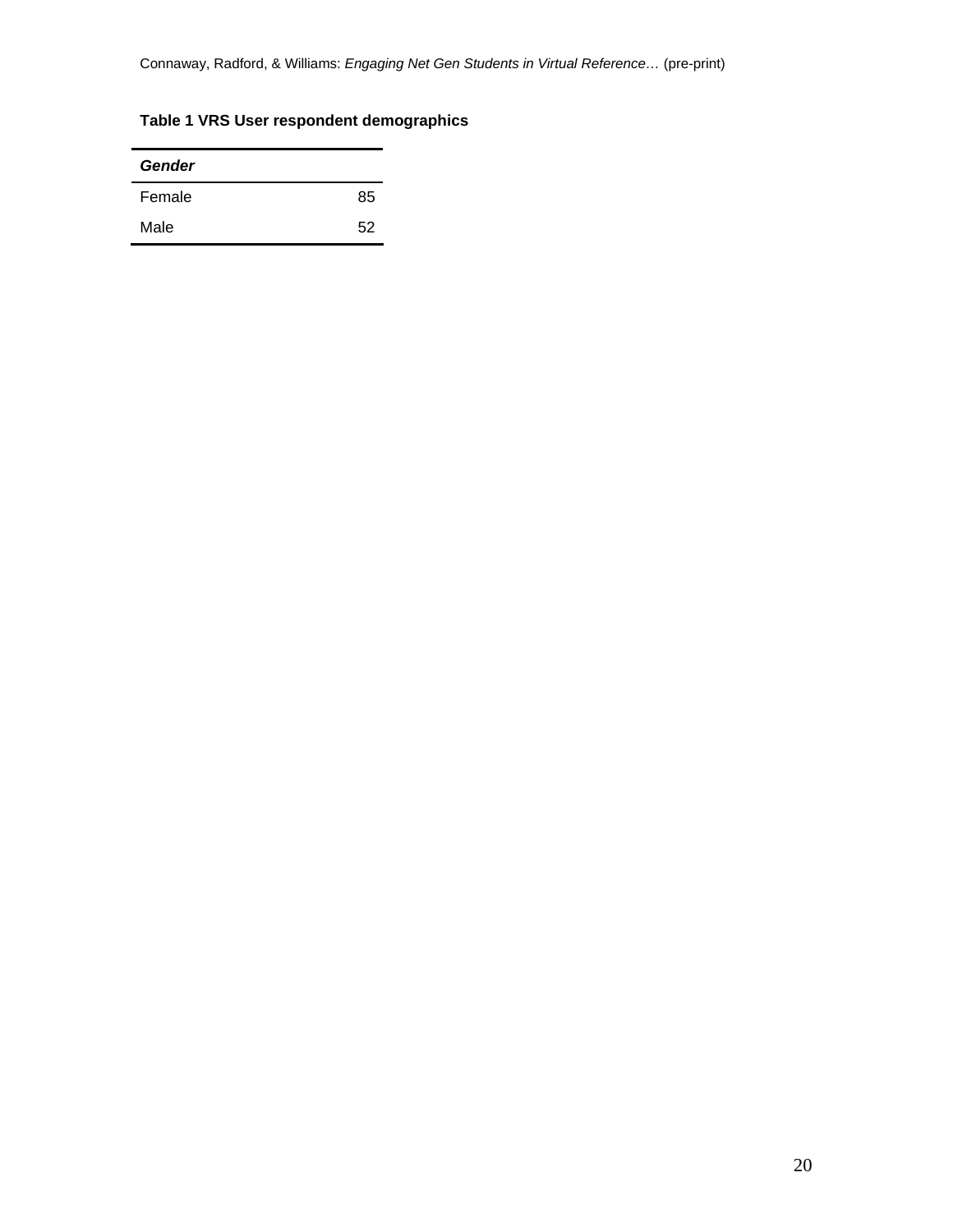# **Table 2 VRS User respondent demographics**

| <b>Ethnicity</b>          |     |
|---------------------------|-----|
| Caucasian                 | 107 |
| Asian or Pacific Islander | 11  |
| African American          | 11  |
| Other                     | 5   |
| Hispanic/Latino           | 3   |
| Native American           |     |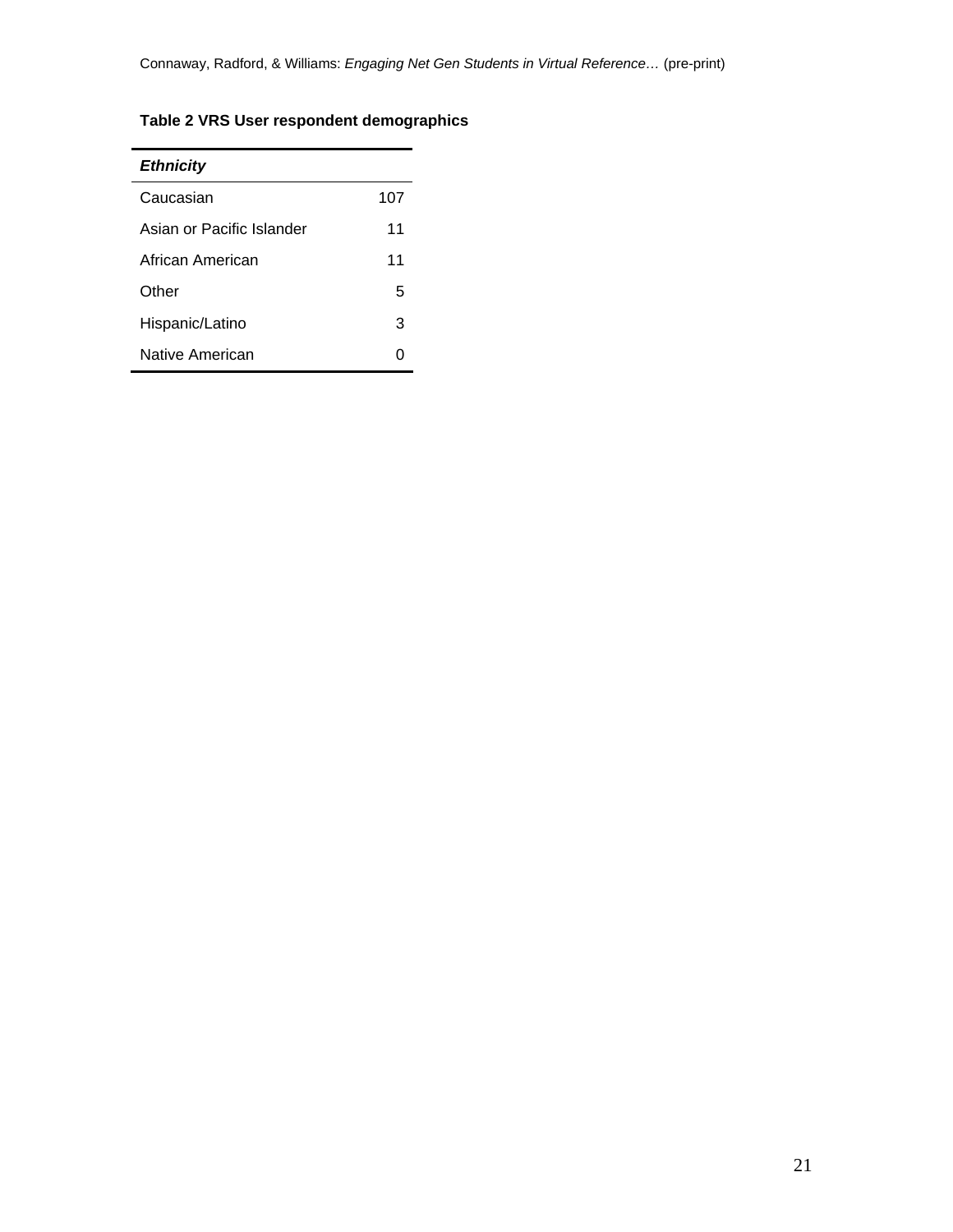| Age       |    |
|-----------|----|
| $12 - 14$ | 7  |
| $15 - 18$ | 19 |
| 19-28     | 23 |
| 29-35     | 18 |
| 36-45     | 33 |
| 46-55     | 21 |
| 56-65     | 12 |
| $65+$     | 4  |

# **Table 3 VRS User respondent demographics**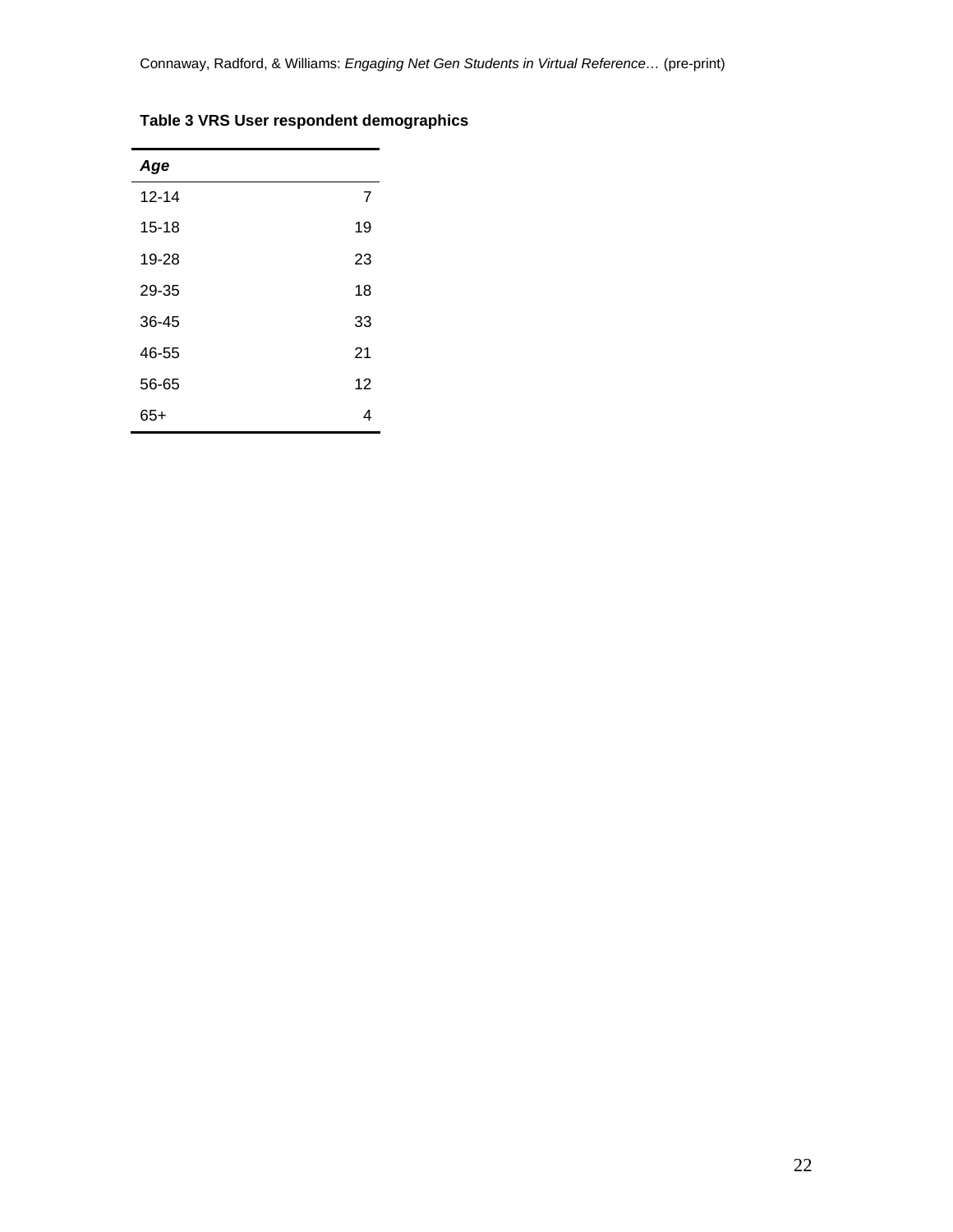Connaway, Radford, & Williams: *Engaging Net Gen Students in Virtual Reference…* (pre-print)

# **Table 4 VRS Non-User respondent demographics**

| Gender |     |
|--------|-----|
| Female | 125 |
| Male   | 59  |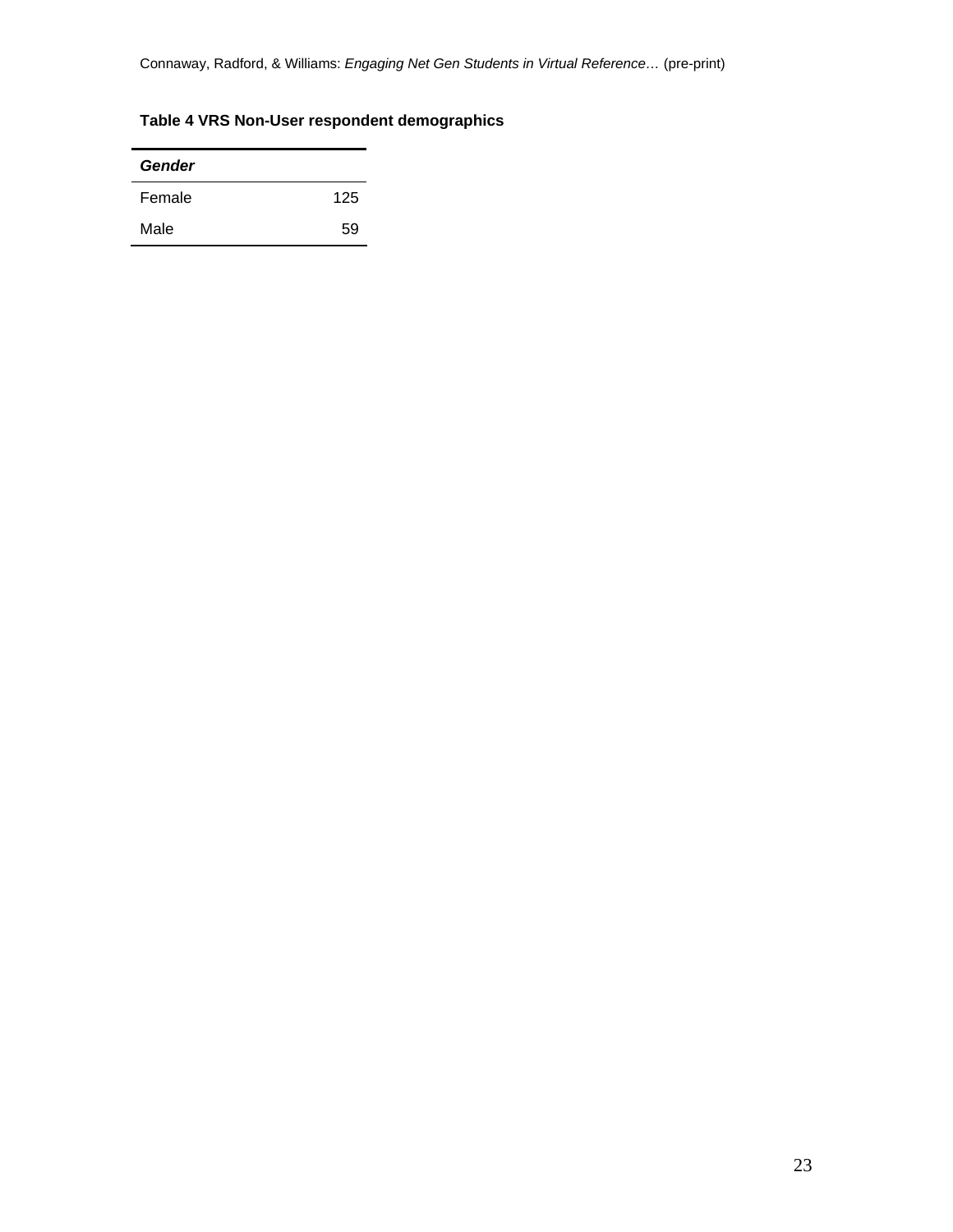# **Table 5 VRS Non-User respondent demographics**

| <b>Ethnicity</b>          |     |
|---------------------------|-----|
| Caucasian                 | 131 |
| Asian or Pacific Islander | 30  |
| African American          | 10  |
| Other                     | 7   |
| Hispanic/Latino           | 4   |
| No Response               | 2   |